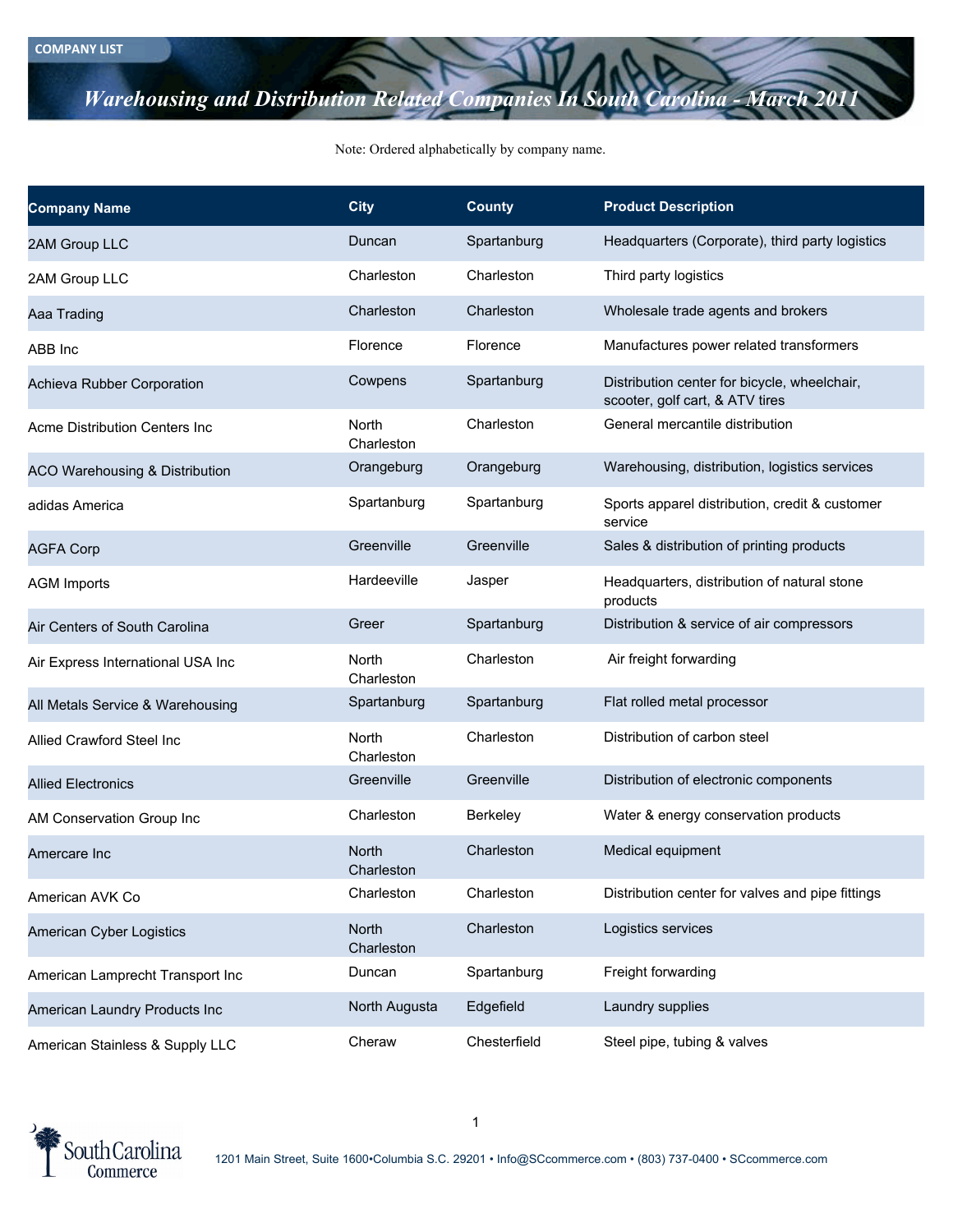| <b>Company Name</b>                   | <b>City</b>  | <b>County</b> | <b>Product Description</b>                                              |
|---------------------------------------|--------------|---------------|-------------------------------------------------------------------------|
| Anderson Hardwood Floors              | Fountain Inn | Greenville    | Flooring                                                                |
| Anvil Knitwear Inc                    | Hamer        | <b>Dillon</b> | Men's & boys clothing                                                   |
| <b>APL Limited</b>                    | Mt. Pleasant | Charleston    | Shipping and Transport                                                  |
| <b>Apollo Valves</b>                  | Pageland     | Chesterfield  | Distribution of plumbing & heating valves                               |
| Applied Industrial Technologies       | Spartanburg  | Spartanburg   | Industrial supplies                                                     |
| Arcadia Publishing                    | Mt. Pleasant | Charleston    | Book publisher                                                          |
| ArjoWiggins Medical Inc               | Charleston   | Charleston    | Specialty paper for the medical industry                                |
| Arntz Inc                             | Summerville  | Dorchester    | Manufacturing & wholesale of saw blades                                 |
| Arvato Digital Services Inc           | Duncan       | Spartanburg   | Magnetic media product manufacturing &<br>distribution                  |
| <b>Ashland Distribution</b>           | Anderson     | Anderson      | Chemicals, plastics, composite materials &<br>environmental services    |
| Astra/CFX Logistics                   | Greer        | Greenville    | Warehouse & assembly of tires & wheels                                  |
| <b>Atlantic Control Products</b>      | Summerville  | Berkeley      | Wholesaler of electrical components                                     |
| Atlas Cold Storage                    | Piedmont     | Greenville    | Refrigerated warehousing & storage                                      |
| Atlas Copco Compressors LLC           | Rock Hill    | York          | Headquarters (North American), air and gas<br>compressors, distribution |
| <b>ATS Logistics Inc</b>              | Charleston   | Charleston    | General warehousing & freight transportation                            |
| <b>Automated Distribution Systems</b> | Gaffney      | Cherokee      | Warehousing, distribution & logistics services                          |
| <b>B.M.K. Warehouse Distributors</b>  | Walterboro   | Colleton      | Tire & tubes                                                            |
| Barseaga & Associates                 | Spartanburg  | Spartanburg   | Industrial supplies                                                     |
| Barthco International Inc             | Charleston   | Charleston    | Freight transportation arrangement                                      |
| Baucom's Nursery                      | Summerville  | Berkeley      | Plant nursery & distribution center                                     |
| <b>Bay Island Sportswear</b>          | Greenwood    | Greenwood     | HQ, distribution of sporting apparel                                    |
| <b>BDI Pharma Inc</b>                 | Columbia     | Richland      | Distributes pharmaceuticals to healthcare &<br>veterinary industries    |
| <b>BeaconMedaes</b>                   | Rock Hill    | York          | Supplier of medical gas equipment                                       |
| <b>Belk Distribution Center</b>       | Blythewood   | Richland      | Department store goods                                                  |
| Ben Arnold Sunbelt Beverage Co        | Ridgeway     | Fairfield     | <b>Beverages</b>                                                        |
| Benore Logistics Systems Inc          | Greer        | Greenville    | General warehousing & storage                                           |
| <b>Better Brands Inc</b>              | Myrtle Beach | Horry         | Beer & ale                                                              |
| <b>BiLo Distribution</b>              | Greenville   | Greenville    | Food                                                                    |

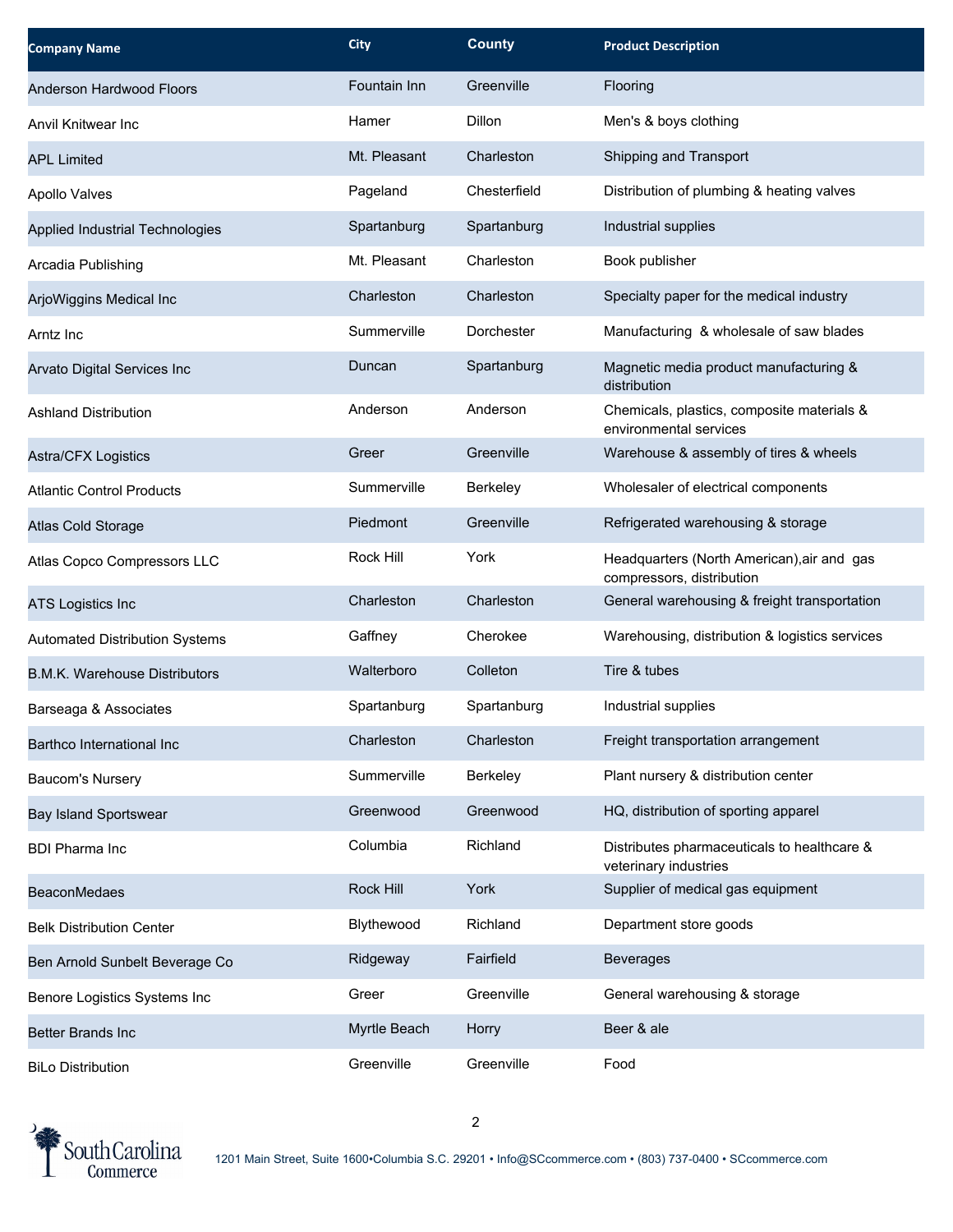| <b>Company Name</b>                                         | <b>City</b>      | <b>County</b> | <b>Product Description</b>                                                        |
|-------------------------------------------------------------|------------------|---------------|-----------------------------------------------------------------------------------|
| <b>Black &amp; Decker Distribution</b>                      | <b>Fort Mill</b> | York          | Tools                                                                             |
| <b>Blue Bell Creameries</b>                                 | Lexington        | Lexington     | Distribution of ice cream products                                                |
| Blue Circle NA & Kinder Morgan Energy<br><b>Partners LP</b> | Charleston       | Charleston    | Cement                                                                            |
| <b>Braemar Distribution</b>                                 | Columbia         | Richland      | Sales, customer service, technical support, &<br>distribution for medical devices |
| <b>Brenntag Southeast</b>                                   | Duncan           | Spartanburg   | Chemical distribution                                                             |
| <b>Brenntag Southeast</b>                                   | Florence         | Florence      | Chemical distribution                                                             |
| <b>Brenntag Southeast</b>                                   | Charleston       | Charleston    | Chemical distribution                                                             |
| <b>Bridge Terminal Transport</b>                            | Mt. Pleasant     | Charleston    | Cargo handling                                                                    |
| <b>Bridgestone Americas Tire Operations LLC</b>             | Graniteville     | Aiken         | Passenger and light truck tires                                                   |
| <b>Briggs Plumbing Products Inc</b>                         | Goose Creek      | Berkeley      | Vitreous and porcelain plumbing fixtures                                          |
| <b>Budweiser of Greenville</b>                              | Greenville       | Greenville    | Beer & ale                                                                        |
| Build Mark Garage Door Products (Raynor<br>Mfg)             | Duncan           | Spartanburg   | Metal windows & doors                                                             |
| Burgess-Brogden Building Supply Co.                         | Sumter           | Sumter        | Concrete block & brick                                                            |
| <b>BWI Distribution</b>                                     | Piedmont         | Greenville    | Distribution of safety & insulation products                                      |
| <b>BWI Distribution</b>                                     | Columbia         | Richland      | Distribution of safety & insulation products                                      |
| C H ROBINSON                                                | Charleston       | Charleston    | Third Party Logistics                                                             |
| California Closet Co                                        | Charleston       | Charleston    | Furniture & fixtures                                                              |
| Capsugel Mfg Technologies                                   | Greenwood        | Greenwood     | Capsule manufacturing and distribution                                            |
| Carapace                                                    | Fort Mill        | York          | Stone                                                                             |
| Carbide Plus Inc                                            | Aiken            | Aiken         | Distribution of metal cutting tools                                               |
| Cardinal Rubber & Seal                                      | Rock Hill        | York          | Industrial valves                                                                 |
| Carolina Food Service                                       | Loris            | Horry         | Distribution of food & products to restaurants                                    |
| Carolina Ingredients                                        | Rock Hill        | York          | Headquarters, ingredients & blending services                                     |
| Carolina Retail Packaging, Inc.                             | Lexington        | Lexington     | Packaged distribution                                                             |
| Carolina Specialty Chemicals                                | Blythewood       | Richland      | Supplier & consultant of specialty chemicals                                      |
| Carolina Waterworks                                         | Mt. Pleasant     | Charleston    | Marine industry products                                                          |
| Carolina's Harvest                                          | Moncks Corner    | Berkeley      | Dry baking mixes for institutional kitchens                                       |
| Carolinas Recycling Group LLC                               | Spartanburg      | Spartanburg   | Scrap and waste materials                                                         |

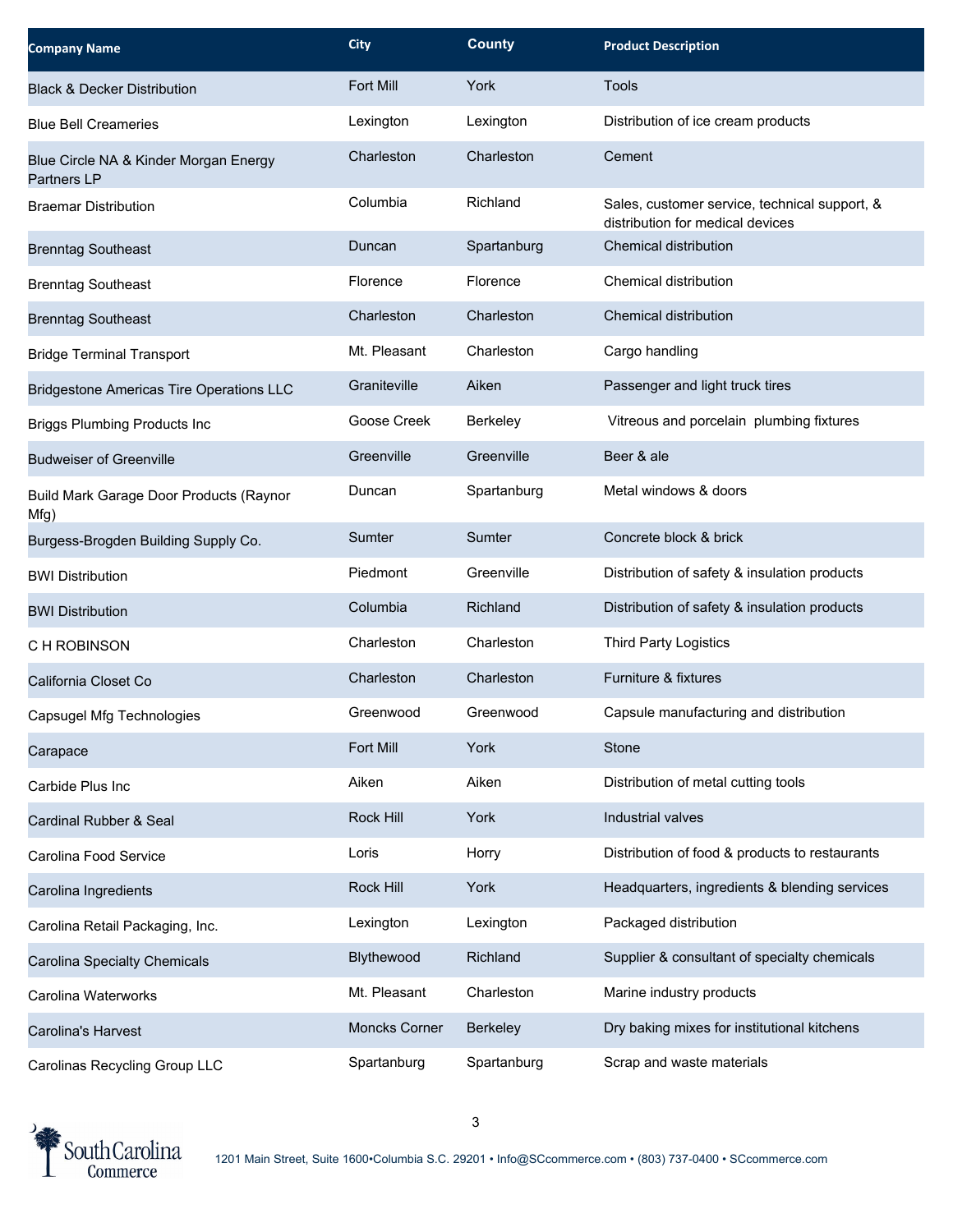| <b>Company Name</b>                 | <b>City</b>                | <b>County</b>   | <b>Product Description</b>                             |
|-------------------------------------|----------------------------|-----------------|--------------------------------------------------------|
| Carotrans International Inc         | <b>North</b><br>Charleston | Charleston      | Freight transportation arrangement                     |
| CAT Mfg. Logistics                  | Fountain Inn               | Laurens         | General warehousing & storage                          |
| <b>Century Fasteners</b>            | Columbia                   | Richland        | Stocking center for industrial supplies                |
| <b>CEVA Freight LLC</b>             | Charleston                 | Charleston      | Freight transportation arrangement                     |
| Charles Samelson Inc.               | Spartanburg                | Spartanburg     | Distribution of textile printed fabrics                |
| Charleston Aluminum LLC             | Gaston                     | Calhoun         | Distributor of metals & products                       |
| Chipco Computer Distributors Inc    | Columbia                   | Richland        | Personal computers & laptops                           |
| Citi Trends                         | Darlington                 | Darlington      | Distribution center for apparel & accessories          |
| <b>Classic Granite &amp; Marble</b> | Summerville                | Dorchester      | Natural stone products                                 |
| Classic Granite & Marble Inc        | Taylors                    | Greenville      | Stone building materials                               |
| <b>Cline Acquisition Corp</b>       | Greenville                 | Greenville      | Hydraulics assembly & distribution                     |
| CMA CGM (America) Inc               | Mt. Pleasant               | Charleston      | Freight transportation arrangement                     |
| <b>CMC Construction Services</b>    | Greer                      | Greenville      | Supplier of concrete accessories                       |
| <b>CMC Construction Services</b>    | Charleston                 | Charleston      | Supplier of concrete accessories                       |
| <b>CMC Construction Services</b>    | Columbia                   | Richland        | Supplier of concrete accessories                       |
| <b>CMI Industrial</b>               | West Columbia              | Lexington       | Distribution of brake components                       |
| <b>CNC Door Co</b>                  | <b>Rock Hill</b>           | York            | Distribution of door systems                           |
| <b>COAST Apparel</b>                | Greenville                 | Greenville      | Distribution of COAST tee shirts                       |
| Coastal Glass Distributors          | North<br>Charleston        | Charleston      | Glass fabrication & distribution                       |
| Coastal Hydraulics                  | Charleston                 | Charleston      | Hydraulic & pneumatic systems repair &<br>distribution |
| Coats & Clark                       | Greer                      | Greenville      | Piece goods & notions, consumer services               |
| Coca-Cola Bottling Co               | Blythewood                 | Richland        | Soft Drink Manufacturing                               |
| Coca-Cola Bottling Co               | Port Royal                 | <b>Beaufort</b> | Coca-Cola distribution                                 |
| Coca-Cola Bottling Co               | Charleston                 | Charleston      | Coca-Cola distribution                                 |
| Coca-Cola Bottling Co               | Conway                     | Horry           | Coca-Cola distribution                                 |
| Coca-Cola Bottling Co United        | Spartanburg                | Spartanburg     | Soft drinks                                            |
| <b>CoLinx LLC</b>                   | Greenville                 | Greenville      | e-business, transportation & logistics<br>services     |
| Combi USA Inc                       | Fort Mill                  | York            | Distribution of strollers & child safety<br>products   |

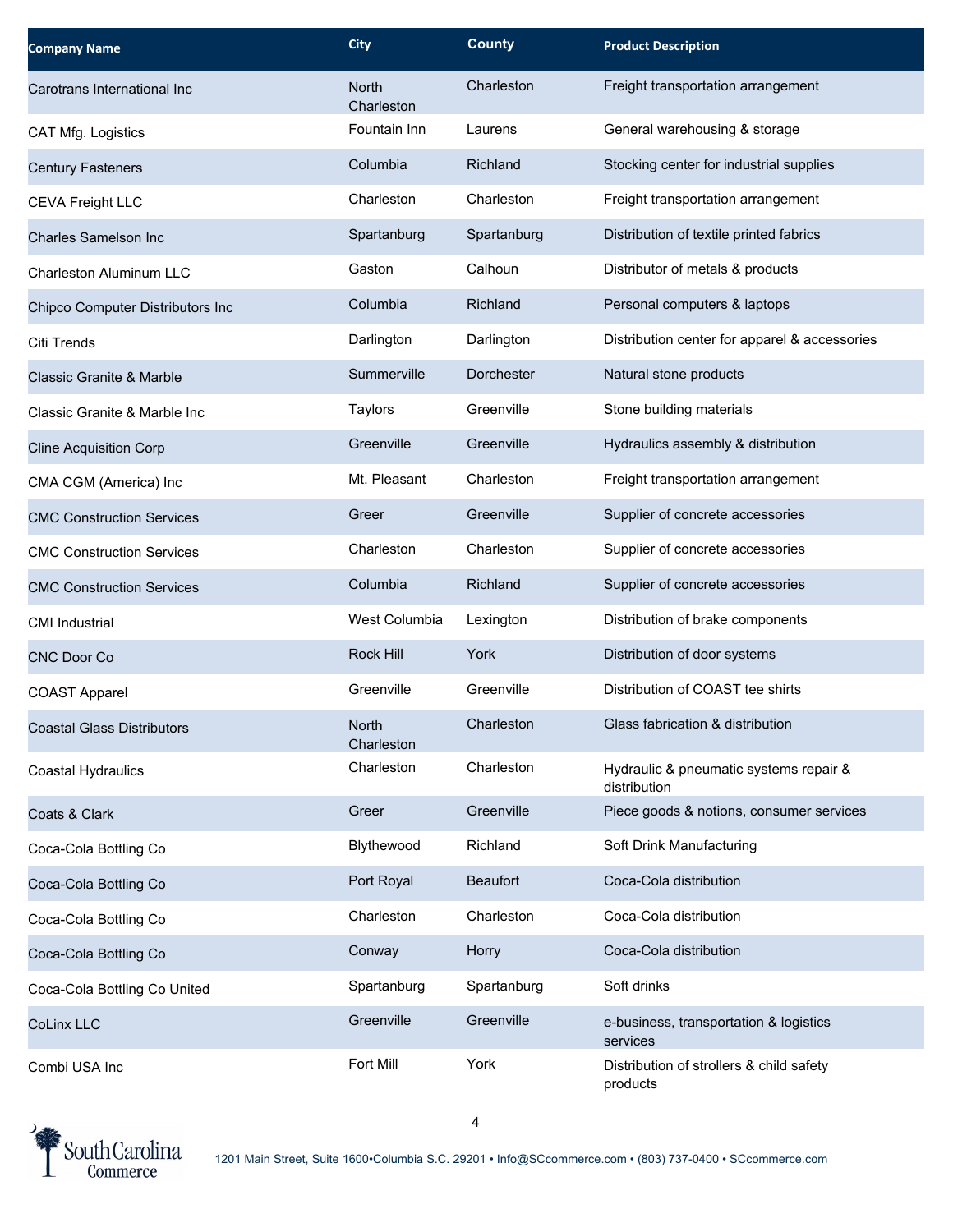| <b>Company Name</b>                   | <b>City</b>         | <b>County</b> | <b>Product Description</b>                                               |
|---------------------------------------|---------------------|---------------|--------------------------------------------------------------------------|
| <b>Comer Distribution Company</b>     | Rock Hill           | York          | Beer & ale                                                               |
| Compania Minera La Valenciana         | Pawley's Island     | Georgetown    | Chemical & allied products                                               |
| <b>Competition Accessories</b>        | <b>Rock Hill</b>    | York          | Headquarters, distribution of motorcycle, ATV<br>& vehicle accessesories |
| Composites One                        | Rock Hill           | York          | Fiberglass & chemicals                                                   |
| <b>Connected Office Products Inc</b>  | Greenville          | Greenville    | Wholesale office equipment                                               |
| <b>Connected Office Products Inc</b>  | York                | York          | Wholesale office equipment                                               |
| <b>Coronet North America</b>          | Summerville         | Dorchester    | Oral care, filaments & housewares                                        |
| <b>Corrugated Containers Inc</b>      | Cayce               | Lexington     | Supplier of boxes, cartons & other packaging<br>equipment                |
| <b>Cosco Container Lines Americas</b> | Charleston          | Charleston    | Container shipping                                                       |
| Cosco Logistics (Americas) Inc        | North<br>Charleston | Charleston    | Transportation services center                                           |
| Crop Production Services Inc          | Cope                | Orangeburg    | Farm supplies                                                            |
| Crop Production Services Inc          | Spartanburg         | Spartanburg   | Farm supplies                                                            |
| Crop Production Services Inc          | Bishopville         | Lee           | Farm supplies                                                            |
| Crop Production Services Inc          | Olanta              | Florence      | Farm supplies                                                            |
| Crop Production Services Inc          | Chesnee             | Spartanburg   | Farm supplies                                                            |
| Crop Production Services Inc          | Hemingway           | Williamsburg  | Farm supplies                                                            |
| <b>Crop Production Services Inc</b>   | Hemingway           | Williamsburg  | Farm supplies                                                            |
| Crop Production Services Inc          | Orangeburg          | Orangeburg    | Farm supplies                                                            |
| Crop Production Services Inc          | Kingstree           | Williamsburg  | Farm supplies                                                            |
| Crop Production Services Inc          | Pinewood            | Sumter        | Farm supplies                                                            |
| Crop Production Services Inc          | Lake City           | Florence      | Farm supplies                                                            |
| <b>Cross Guard Security Corp</b>      | Rock Hill           | York          | Distribution of security cages                                           |
| <b>CRW USA</b>                        | North<br>Charleston | Charleston    | Distribution & assembly of plastics materials                            |
| CTC Transportation Inc                | North<br>Charleston | Charleston    | Freight transportation arrangement                                       |
| <b>CUI Distribution</b>               | Simpsonville        | Greenville    | Distribution of heating equipment & supplies                             |
| <b>Cummins Atlantic</b>               | Summerville         | Berkeley      | Rebuild diesel engines for automotive, marine<br>& industrial industries |
| Danzas AEI Charleston                 | Charleston          | Charleston    | <b>Third Party Logistics</b>                                             |

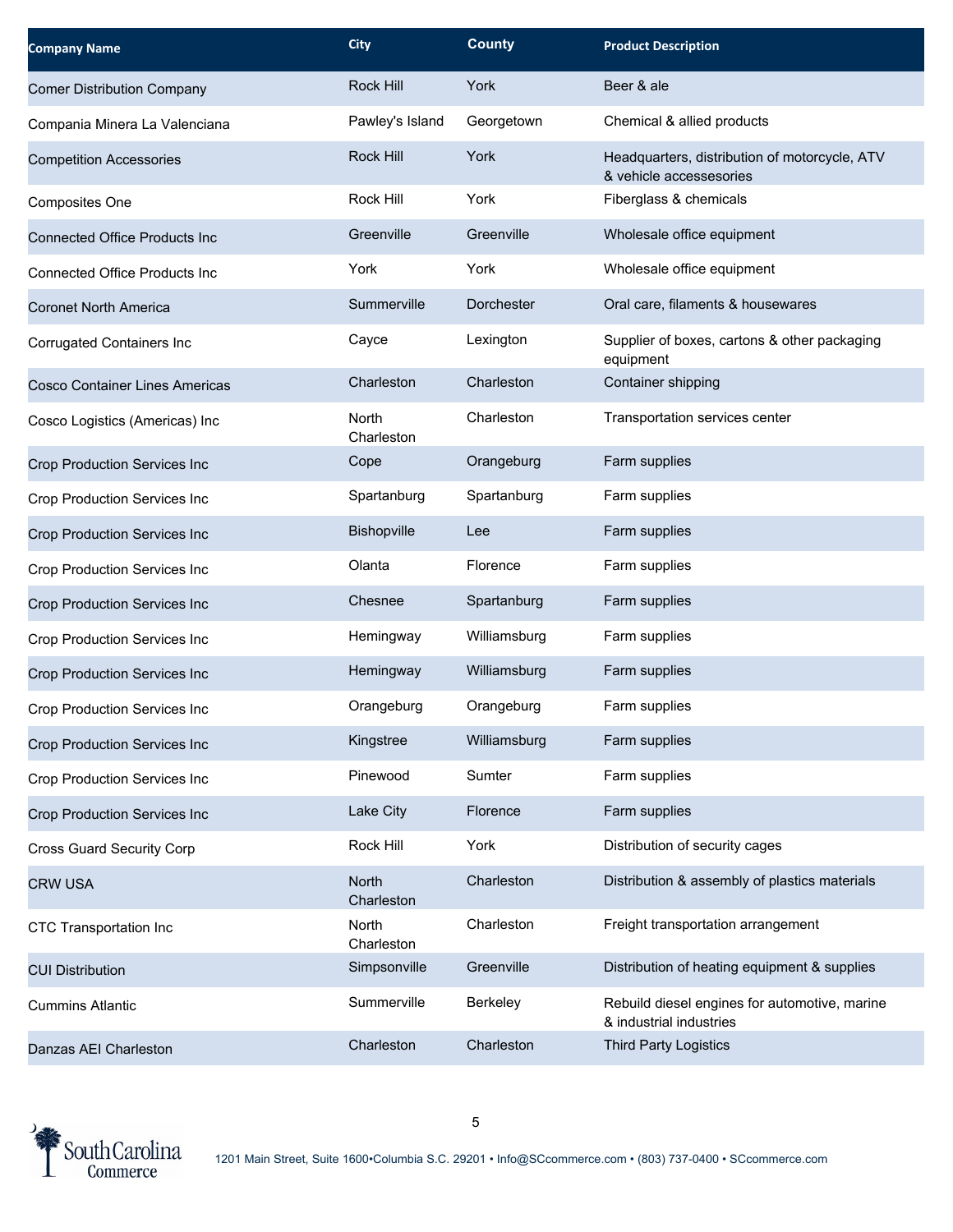| <b>Company Name</b>                 | <b>City</b>                | <b>County</b> | <b>Product Description</b>                                                  |
|-------------------------------------|----------------------------|---------------|-----------------------------------------------------------------------------|
| Darlington Veneer Co Inc            | Darlington                 | Darlington    | Manufactures hardwood & plywood products                                    |
| David C Poole Co                    | Johnsonville               | Florence      | PET resins                                                                  |
| <b>DB Schenker</b>                  | West Columbia              | Lexington     | Freight transportation arrangement                                          |
| <b>DB Schenker</b>                  | Greer                      | Greenville    | Freight transportation arrangement                                          |
| <b>DB Schenker</b>                  | North<br>Charleston        | Charleston    | Freight transportation arrangement                                          |
| <b>DBW Fiber Corp</b>               | Summerville                | Dorchester    | Acoustic & thermal insulation products                                      |
| <b>Dell Corning Corporation</b>     | Spartanburg                | Spartanburg   | Prefabricated metal buildings & components                                  |
| Dependable Drum                     | Taylors                    | Greenville    | Remanufacturing of metal & plastic drums                                    |
| Devon Office Furniture              | Chesterfield               | Chesterfield  | Office furniture manufacturing                                              |
| DHL Global Forwaring North America  | <b>North</b><br>Charleston | Charleston    | Freight transportation arrangement                                          |
| Diamond Hill Plywood                | Greenville                 | Greenville    | Lumber & Plywood                                                            |
| Diamond Hill Plywood                | Darlington                 | Darlington    | Lumber & Plywood                                                            |
| <b>Digital Lifestyle Outfitters</b> | <b>North</b><br>Charleston | Charleston    | Distribution of electronic accessories                                      |
| Dillon Supply Co                    | Charleston                 | Charleston    | Industrial supplies                                                         |
| Dillon Supply Co                    | Orangeburg                 | Greenville    | Industrial supplies                                                         |
| Dillon Supply Co                    | Greer                      | Orangeburg    | Industrial supplies                                                         |
| Dillon Supply Co                    | Greenwood                  | Horry         | Industrial supplies                                                         |
| Dillon Supply Co                    | <b>West Columbia</b>       | Greenwood     | Industrial supplies                                                         |
| Dillon Supply Co                    | Conway                     | Lexington     | Industrial supplies                                                         |
| Disney World Wide Distribution      | Jonesville                 | Union         | Advertising material services                                               |
| Divatex Home Fashion Inc            | Piedmont                   | Greenville    | Warehousing & storage                                                       |
| Divatex Home Fashion Inc            | Greenville                 | Greenville    | Warehousing & storage                                                       |
| Diversified Distribution Systems    | Greenville                 | Greenville    | Paper products                                                              |
| Dixie Rubber & Plastics             | Greenville                 | Greenville    | Distributor of plastic rods, sheets, tubes, &<br>industrial rubber products |
| Do It Best                          | Lexington                  | Lexington     | Hardware                                                                    |
| <b>Dollar General Distribution</b>  | Jonesville                 | Union         | Miscellaneous nondurable goods                                              |
| DSV Air & Sea Inc                   | North<br>Charleston        | Charleston    | Freight transportation arrangement                                          |
| Dunlop Sports Group Americas        | Greenville                 | Greenville    | Distribution of sports equipment                                            |

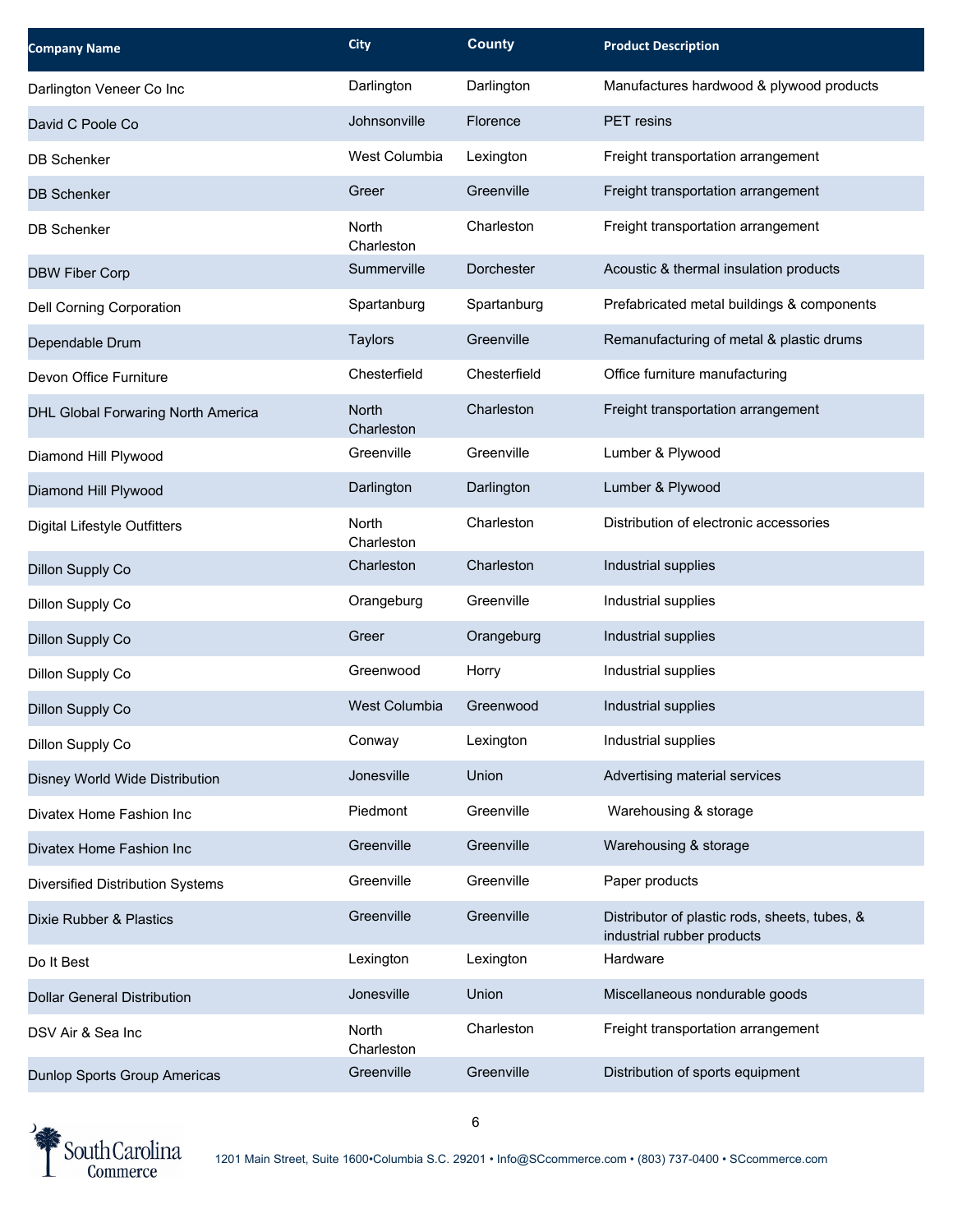| <b>Company Name</b>                      | <b>City</b>       | <b>County</b>   | <b>Product Description</b>                              |
|------------------------------------------|-------------------|-----------------|---------------------------------------------------------|
| DuPont-Elvanol Distribution Center       | Laurens           | Laurens         | Distribution                                            |
| Dynamic Fluid Components Inc             | <b>West Union</b> | Oconee          | Distribution of fluid power cylinders                   |
| E-P Equipment USA Corp                   | Inman             | Spartanburg     | Headquarters (US), material handling<br>equipment parts |
| <b>Earth Protection Services</b>         | Williamston       | Anderson        | Materials recovery facility                             |
| <b>EastCoast Mouldings</b>               | Summerville       | Dorchester      | South American wood products                            |
| <b>Eastern Distribution</b>              | Greenville        | Greenville      | Warehousing & storage                                   |
| Eaton Electrical                         | Duncan            | Spartanburg     | General warehousing & storage                           |
| Ebara International Corp                 | Rock Hill         | York            | Wholesale pumps and pumping equipment                   |
| Econocaribe Consolidators, Inc           | Hanahan           | Berkeley        | <b>Third Party Logistics</b>                            |
| <b>ECOS Paints Inc</b>                   | Spartanburg       | Spartanburg     | Paints & finishes                                       |
| Ellett Brothers Inc                      | Chapin            | Lexington       | Distribution of sporting equipment                      |
| Eltex US Inc                             | Greer             | Greenville      | Weft & yarn sensors for textile machines                |
| Evergreen Shipping Agency (America) Corp | Charleston        | Berkeley        | Freight transpotation arrangement                       |
| <b>Exel Direct Inc</b>                   | Columbia          | Richland        | Freight transportation                                  |
| Exel Global Logistics Inc                | Charleston        | Charleston      | Distribution center                                     |
| Exel Inc                                 | Greenville        | Greenville      | Distribution center                                     |
| <b>Expert Med</b>                        | Greenville        | Greenville      | Drugs & druggists' sundries                             |
| <b>F</b> Schmacher                       | Richburg          | Chester         | Decorative fabric wallcoverings                         |
| FedEx Ground                             | Florence          | Florence        | Distribution center                                     |
| <b>FedEx Ground</b>                      | Fort Mill         | York            | Distribution center                                     |
| Ferguson Enterprises                     | <b>Bluffton</b>   | Beaufort        | Supplier of plumbing fixtures                           |
| Ferguson Enterprises                     | Anderson          | Anderson        | Supplier of plumbing fixtures                           |
| Ferguson Enterprises                     | Columbia          | Richland        | Supplier of plumbing fixtures                           |
| Ferguson Enterprises                     | Port Royal        | <b>Beaufort</b> | Supplier of plumbing fixtures                           |
| Ferguson Enterprises                     | Charleston        | Charleston      | Supplier of plumbing fixtures                           |
| Ferguson Enterprises                     | Florence          | Florence        | Supplier of plumbing fixtures                           |
| Ferguson Enterprises                     | Myrtle Beach      | Horry           | Supplier of plumbing fixtures                           |
| <b>Ferguson Enterprises</b>              | Elgin             | Kershaw         | Supplier of plumbing fixtures                           |

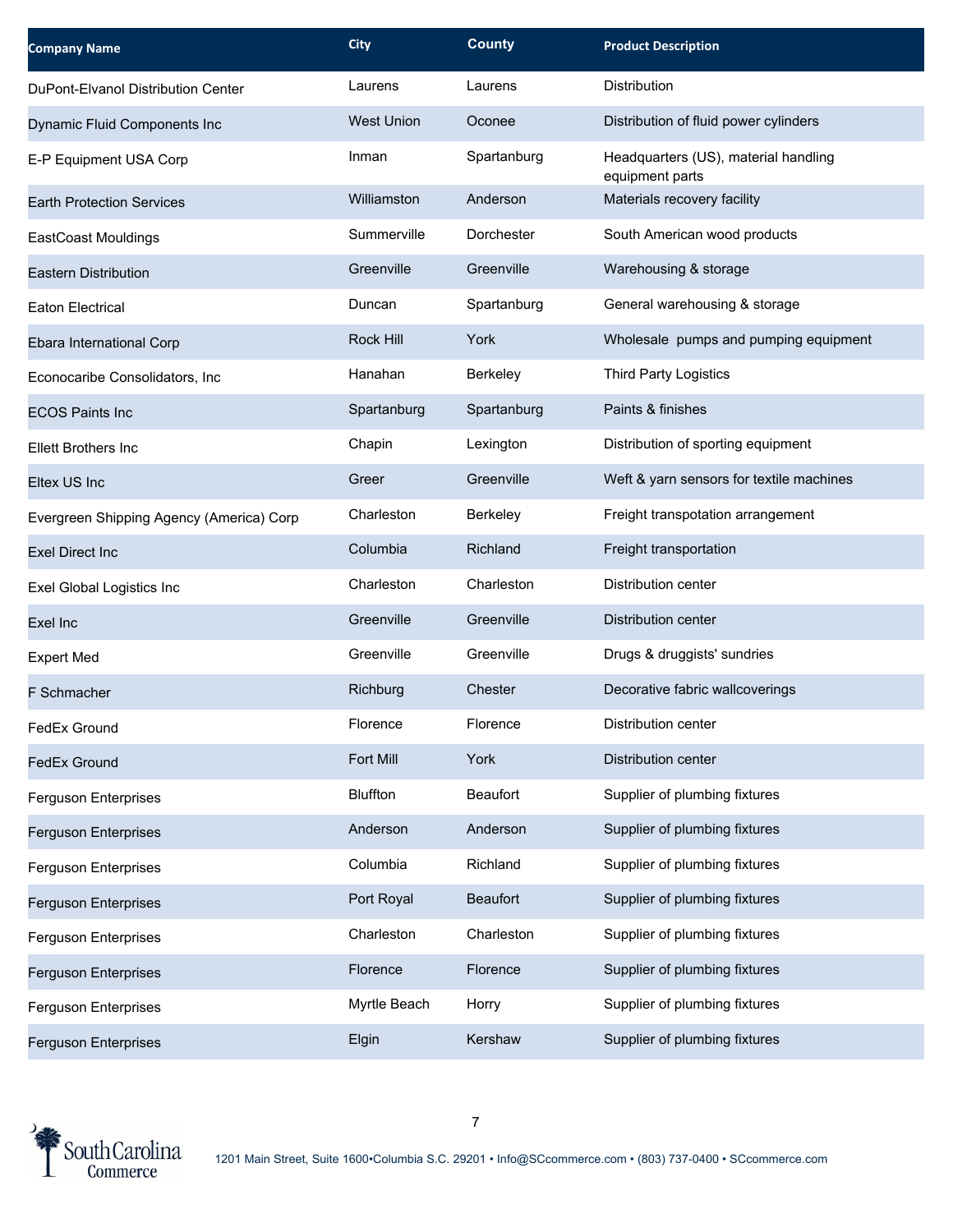| <b>Company Name</b>                     | <b>City</b>         | <b>County</b>   | <b>Product Description</b>                                                 |
|-----------------------------------------|---------------------|-----------------|----------------------------------------------------------------------------|
| Ferguson Enterprises                    | Columbia            | Richland        | Supplier of plumbing fixtures                                              |
| Ferguson Enterprises                    | Spartanburg         | Spartanburg     | Supplier of plumbing fixtures                                              |
| Ferguson Enterprises                    | Columbia            | Richland        | Supplier of plumbing fixtures                                              |
| Ferguson Enterprises                    | Conway              | Horry           | Supplier of plumbing fixtures                                              |
| Ferguson Enterprises                    | <b>Hilton Head</b>  | <b>Beaufort</b> | Supplier of plumbing fixtures                                              |
| Ferguson Enterprises                    | Fort Mill           | York            | Supplier of plumbing fixtures                                              |
| Ferguson Enterprises                    | Gaffney             | Cherokee        | Supplier of plumbing fixtures                                              |
| Ferguson Enterprises                    | Anderson            | Anderson        | Supplier of plumbing fixtures                                              |
| Ferguson Enterprises                    | Conway              | Horry           | Supplier of plumbing fixtures                                              |
| Ferguson Enterprises                    | Charleston          | Charleston      | Supplier of plumbing fixtures                                              |
| <b>Ferguson Enterprises</b>             | Greenville          | Greenville      | Supplier of plumbing fixtures                                              |
| Ferguson Enterprises                    | Sumter              | Sumter          | Supplier of plumbing fixtures                                              |
| Ferguson Enterprises                    | Rock Hill           | York            | Supplier of plumbing fixtures                                              |
| Ferguson Enterprises                    | Spartanburg         | Spartanburg     | Supplier of plumbing fixtures                                              |
| Ferguson Enterprises                    | Lexington           | Lexington       | Supplier of plumbing fixtures                                              |
| Food Lion Distribution Center           | Elloree             | Orangeburg      | Groceries distribution                                                     |
| FoodHandler, Inc.                       | Ladson              | Charleston      | Disposable gloves & safe food handling<br>products                         |
| Fresenius Medical Care/TruBlu Logistics | Rock Hill           | York            | Distribution of dialysis products & equipment                              |
| <b>Frick Aviation</b>                   | Mt. Pleasant        | Charleston      | Aircraft merchant wholesalers                                              |
| Frigoglass North America Ltd            | Spartanburg         | Spartanburg     | Cold beverage merchandising equipment                                      |
| Frischkorn Inc                          | Columbia            | Richland        | Industrial pipe & fittings supplier                                        |
| Frischkorn Inc                          | Florence            | Florence        | Industrial pipe & fittings supplier                                        |
| Frischkorn Inc                          | Charleston          | Charleston      | Industrial pipe & fittings supplier                                        |
| Fujifilm Maufacturing USA Inc           | Greenwood           | Greenwood       | Photographic equipment and supplies                                        |
| Garden Zone LLC                         | Charleston          | Charleston      | Decorative wire fencing products, ornamental<br>garden borders & trellises |
| Gedore Tools Inc                        | North<br>Charleston | Charleston      | Supplier of automotive, aviation & wind power<br>tools                     |
| Gerber Childrenswear                    | Goose Creek         | Berkeley        | Distribution of children's apparel                                         |
| Getinge USA Inc                         | North<br>Charleston | Charleston      | Distribution of infection control equipment                                |

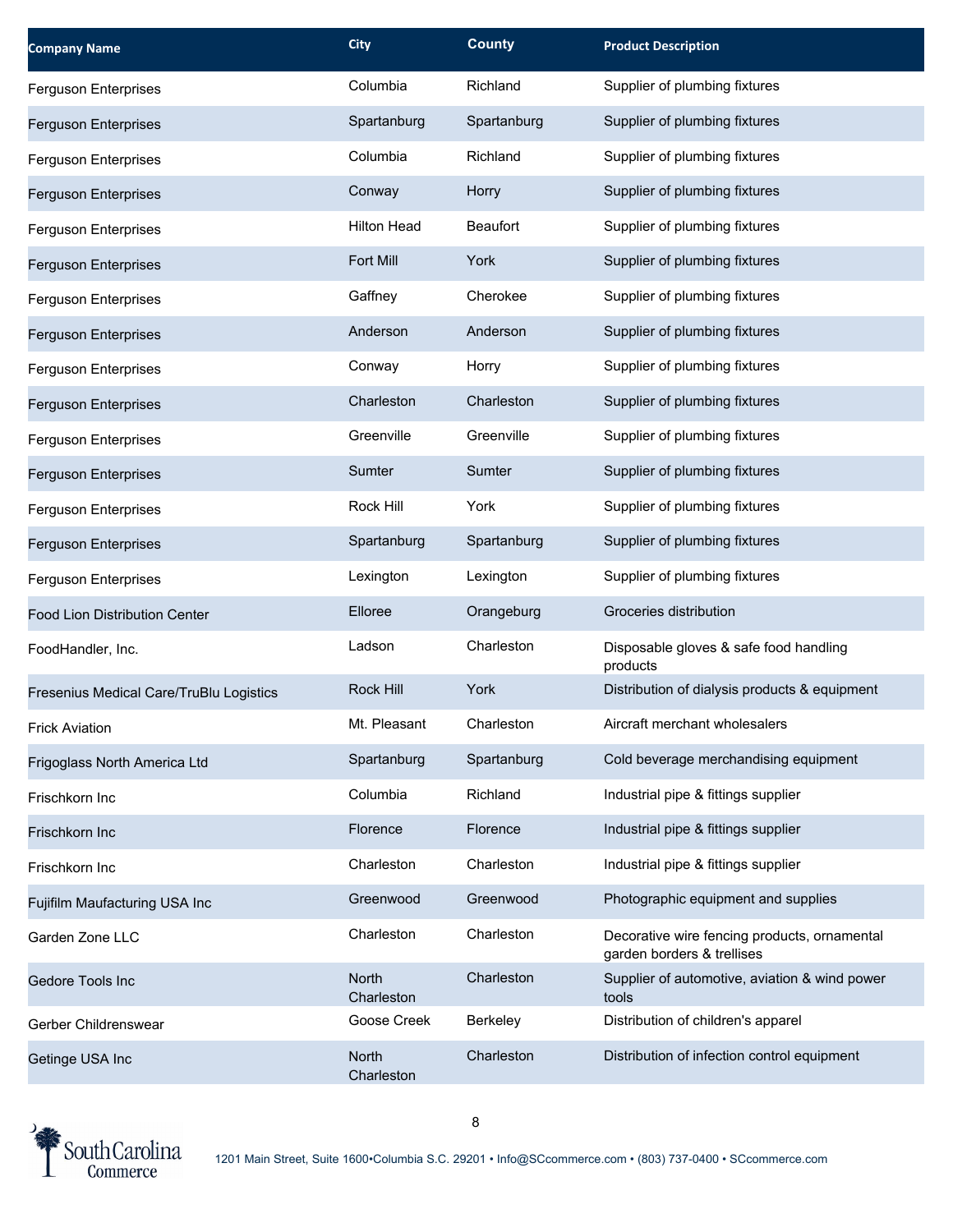| <b>Company Name</b>                                  | <b>City</b>      | <b>County</b> | <b>Product Description</b>                                            |
|------------------------------------------------------|------------------|---------------|-----------------------------------------------------------------------|
| Gexpro                                               | Greenville       | Greenville    | Distribution of electrical equipment and<br>supplies                  |
| Gexpro                                               | Charleston       | Charleston    | Distribution of electrical equipment and<br>supplies                  |
| Gexpro                                               | Florence         | Florence      | Distribution of electrical equipment and<br>supplies                  |
| Gildan Activewear                                    | Charleston       | Berkeley      | Undecorated activewear products                                       |
| Ginger Co                                            | Fort Mill        | York          | Bathroom parts                                                        |
| GlaxoSmithKline Consumer                             | Fountain Inn     | Greenville    | Distribution of healthcare products                                   |
| Goettfert Inc                                        | Rock Hill        | York          | Distributor of industrial rheological measuring<br>equipment          |
| Golden State Foods Corp                              | Lexington        | Lexington     | Food distribution for McDonalds                                       |
| <b>Gordon Food Service</b>                           | Greenville       | Greenville    | Food distribution center                                              |
| <b>Greenball Corporation</b>                         | Pageland         | Chesterfield  | Tires & tubes                                                         |
| Greenfield Industries                                | Seneca           | Oconee        | NA distribution & manufactures expendable<br>cutting tools            |
| <b>GreenLine Foods</b>                               | <b>Rock Hill</b> | York          | Distribution of packaged green beans                                  |
| <b>Greenville Fulfillment Center</b>                 | Greer            | Greenville    | Warehousing, distribution & logistics services                        |
| Greenville Paper and Converting Distribution<br>Corp | Greenville       | Greenville    | General warehousing & storage                                         |
| Groz-Beckert USA Inc                                 | Fort Mill        | York          | Distribution of textile needles & components                          |
| <b>GSP North America Co Inc</b>                      | Spartanburg      | Spartanburg   | Automotive parts remanufacturing &<br>distribution                    |
| H C Brill Co Inc                                     | Spartanburg      | Spartanburg   | <b>Bakery products</b>                                                |
| H T Hackney                                          | Orangeburg       | Orangeburg    | Distribution to convenience stores                                    |
| Hagemeyer North America Inc                          | Anderson         | Anderson      | Distributor of electrical & industrial products                       |
| Hagemeyer North America Inc                          | Fountain Inn     | Greenville    | Distributor of electrical & industrial products                       |
| Hagemeyer North America Inc                          | Myrtle Beach     | Horry         | Distributor of electrical & industrial products                       |
| Hagemeyer North America Inc                          | Florence         | Florence      | Distributor of electrical & industrial products                       |
| Hagemeyer North America Inc                          | Greenville       | Greenville    | Distributor of electrical & industrial products                       |
| Hagemeyer North America Inc                          | Greer            | Greenville    | Distributor of electrical & industrial products                       |
| Hagemeyer North America Inc                          | Charleston       | Charleston    | Headquarters (NA), distributor of electrical &<br>industrial products |
| Hagemeyer North America Inc                          | Florence         | Florence      | Distributor of electrical & industrial products                       |
| Hagemeyer North America Inc                          | Myrtle Beach     | Horry         | Distributor of electrical & industrial products                       |

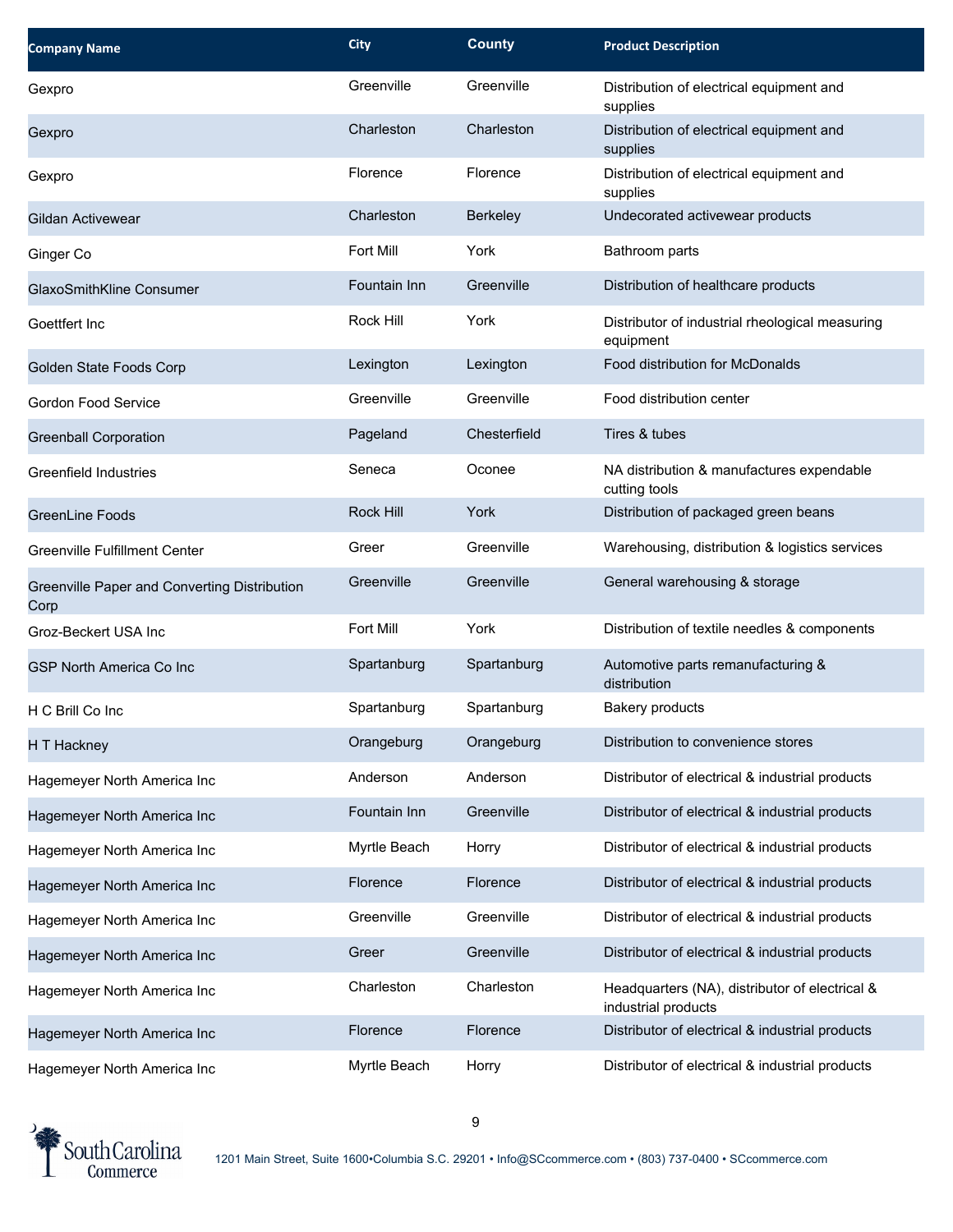| <b>Company Name</b>          | <b>City</b>                | <b>County</b>   | <b>Product Description</b>                                 |
|------------------------------|----------------------------|-----------------|------------------------------------------------------------|
| Hagemeyer North America Inc  | Goose Creek                | Berkeley        | Distributor of electrical & industrial products            |
| Hagemeyer North America Inc  | Florence                   | Florence        | Distributor of electrical & industrial products            |
| Hagemeyer North America Inc  | Columbia                   | Richland        | Distributor of electrical & industrial products            |
| Hagemeyer North America Inc  | Greenville                 | Greenville      | Distributor of electrical & industrial products            |
| Hagemeyer North America Inc  | <b>West Columbia</b>       | Lexington       | Distributor of electrical & industrial products            |
| Hagemeyer North America Inc  | Swansea                    | Lexington       | Distributor of electrical & industrial products            |
| Hagemeyer North America Inc  | Orangeburg                 | Orangeburg      | Distributor of electrical & industrial products            |
| Hagemeyer North America Inc  | North<br>Charleston        | Charleston      | Distributor of electrical & industrial products            |
| Hagemeyer North America Inc  | Newberry                   | Newberry        | Distributor of electrical & industrial products            |
| Hagemeyer North America Inc  | Charleston                 | Charleston      | Distributor of electrical & industrial products            |
| Hagemeyer North America Inc  | <b>Bluffton</b>            | <b>Beaufort</b> | Distributor of electrical & industrial products            |
| Hagemeyer North America Inc  | Fountain Inn               | Greenville      | Distributor of electrical & industrial products            |
| Hagemeyer North America Inc  | <b>North</b><br>Charleston | Charleston      | Distributor of electrical & industrial products            |
| Hagemeyer North America Inc  | Fountain Inn               | Greenville      | Distributor of electrical & industrial products            |
| Hagemeyer North America Inc  | Loris                      | Horry           | Distributor of electrical & industrial products            |
| Hagemeyer North America Inc  | Greenville                 | Greenville      | Distributor of electrical & industrial products            |
| Hagemeyer North America Inc  | Cayce                      | Lexington       | Distributor of electrical & industrial products            |
| Hagemeyer North America Inc  | Columbia                   | Richland        | Distributor of electrical & industrial products            |
| Hagemeyer North America Inc  | Columbia                   | Richland        | Distributor of electrical & industrial products            |
| Hagemeyer North America Inc  | Charleston                 | Charleston      | Distributor of electrical & industrial products            |
| Hagemeyer North America Inc  | North<br>Charleston        | Charleston      | Distributor of electrical & industrial products            |
| Hagemeyer North America Inc  | Marion                     | Marion          | Distributor of electrical & industrial products            |
| Hampshire Group Limited      | Anderson                   | Anderson        | Designs & markets branded apparel                          |
| <b>Handling Services Inc</b> | Greenville                 | Greenville      | Crane & hoist systems                                      |
| Hapag-Lloyd (America) Inc    | Charleston                 | Charleston      | Offices for container shipping company                     |
| Harbor Freight Tools         | Dillon                     | Dillon          | Hardware distribution center                               |
| HartmannUSA                  | Rock Hill                  | York            | Surgical appliance & supplies manufacturing                |
| Hd Supply Inc                | Florence                   | Florence        | Wholesale distribution of maintenance &<br>repair products |

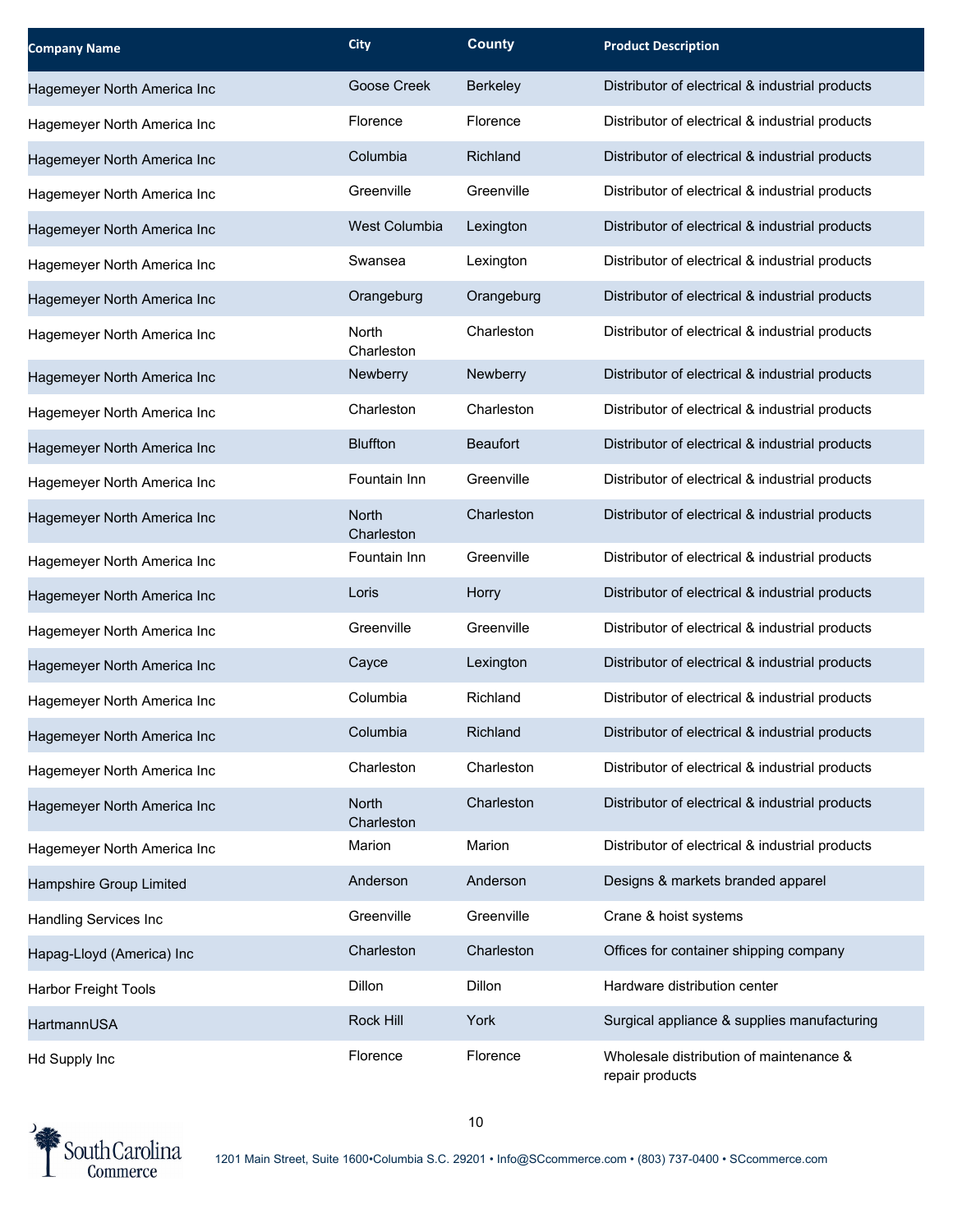| <b>Company Name</b>                       | <b>City</b>    | <b>County</b> | <b>Product Description</b>                                            |
|-------------------------------------------|----------------|---------------|-----------------------------------------------------------------------|
| Hearth & Home Technologies Inc            | Duncan         | Spartanburg   | Distribution & service of hearth products                             |
| Helena Chemical Co                        | West Columbia  | Lexington     | Wholesale agricultural chemicals                                      |
| Helena Chemical Co                        | Inman          | Spartanburg   | Wholesale agricultural chemicals                                      |
| Helena Chemical Co                        | Gaffney        | Cherokee      | Wholesale agricultural chemicals                                      |
| Helena Chemical Co                        | <b>Mullins</b> | <b>Marion</b> | Wholesale agricultural chemicals                                      |
| Helena Chemical Co                        | Fairfax        | Allendale     | Wholesale agricultural chemicals                                      |
| Helima-Helvetion International Inc        | Duncan         | Spartanburg   | Distributor of connectors for insulating glass<br>industry            |
| <b>HH Gregg</b>                           | Fort Mill      | York          | Appliances                                                            |
| Hidria/Tomos USA Inc                      | Greenville     | Greenville    | Mopeds & dirt bikes                                                   |
| Hipage Co Inc                             | Charleston     | Charleston    | Freight transportation arrangement                                    |
| <b>Hodge Distribution &amp; Logistics</b> | Sumter         | Sumter        | General warehousing & storage                                         |
| Home Depot                                | Gaston         | Lexington     | <b>Distribution Center</b>                                            |
| Homelite Consumer Products Inc            | Anderson       | Anderson      | Farm & garden machinery                                               |
| Hora North America Inc                    | Mt. Pleasant   | Charleston    | Service & sales of control valves                                     |
| Hotatech Inc                              | Seneca         | Oconee        | Gears & shafts sales & distribution                                   |
| Howden North America Inc                  | Columbia       | Richland      | Headquarters, sales & service of fans,<br>blowers & compressors       |
| <b>HSGM</b> Inc                           | Duncan         | Spartanburg   | Sales & service of heat cutting machines                              |
| Husqvarna Outdoor Products Inc            | Lexington      | Lexington     | Parts distribution center                                             |
| Hydro One LLC                             | Greenwood      | Greenwood     | All natural health beverages                                          |
| Hyosung Inc                               | Rock Hill      | York          | Miscellaneous nondurable goods                                        |
| <b>IBENA Inc</b>                          | Spartanburg    | Spartanburg   | Wholesale home and industrial fabrics                                 |
| <b>IDEA LLC</b>                           | Charleston     | Berkeley      | Central distribution operation for nondurable<br>goods                |
| In-Home Healthcare Services               | Georgetown     | Georgetown    | Medical, Dental & Hospital Equip & Suppies<br>Wholesale               |
| Infinity Air Products Inc                 | Rock Hill      | York          | Distributor of air quality equipment                                  |
| Institution Food House Inc                | Florence       | Florence      | Packaged Frozen Food Merchant<br>Wholesalers                          |
| International Paper                       | Georgetown     | Georgetown    | Lumber, Plywood, Millwork & Wood Panel<br><b>Merchant Wholesalers</b> |
| <b>International Transloaders</b>         | Summerville    | Dorchester    | Lumber                                                                |

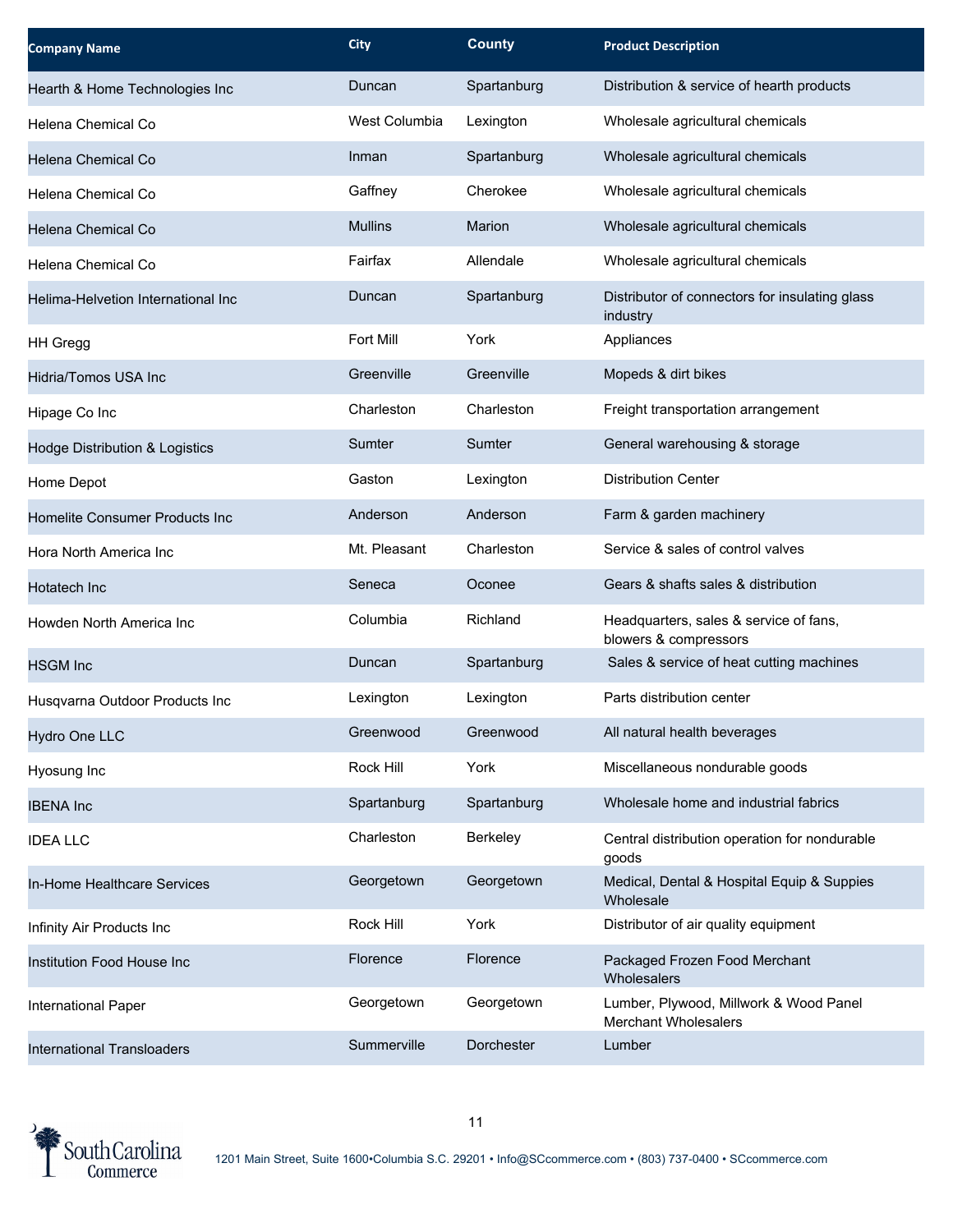| <b>Company Name</b>       | <b>City</b>         | <b>County</b> | <b>Product Description</b>                                                        |
|---------------------------|---------------------|---------------|-----------------------------------------------------------------------------------|
| InterWrap Inc             | Charleston          | Charleston    | Distribution of coated woven & laminated<br>plastic products                      |
| Isgett Distributors Inc   | Greenville          | Greenville    | Petroleum & products wholesalers (Except<br><b>Bulk Stations &amp; Terminals)</b> |
| J M Smith Corp            | Spartanburg         | Spartanburg   | Distribution of pharmaceuticals                                                   |
| <b>JAS Forwarding</b>     | Ladson              | Charleston    | <b>Third Party Logistics</b>                                                      |
| JBE Incorporated          | Hartsville          | Darlington    | Sub-assembly solutions for auto & specialty<br>industries                         |
| <b>Jetline Promotions</b> | Gaffney             | Cherokee      | Supplier ofpromotional products                                                   |
| John Perkins Industries   | Greenville          | Greenville    | Petroleum & products wholesalers (Except<br><b>Bulk Stations &amp; Terminals)</b> |
| John S. James Charleston  | Charleston          | Charleston    | <b>Third Party Logistics</b>                                                      |
| Johnson Controls Inc      | Florence            | Florence      | Distribution center for automotive batteries                                      |
| Joseph Walker & Co LLC    | Columbia            | Richland      | Farm products distribution                                                        |
| Jostens Inc               | Laurens             | Laurens       | Distributor of graduation supplies                                                |
| K & M Tire Distribution   | Walterboro          | Colleton      | Tire distribution                                                                 |
| K Line America Inc        | North<br>Charleston | Charleston    | Marine cargo handling                                                             |
| K Walter Service Corp     | Inman               | Spartanburg   | Distribution & service of gravure printing<br>machinery and equipment             |
| Kauffman Tire Inc         | North Augusta       | Aiken         | Distribution of automotive, truck and farming<br>quipment tires                   |
| Keyence Corp of America   | Greenville          | Greenville    | Service & supplier of sensors & measuring<br>equipment                            |
| King Drug Co              | Florence            | Florence      | Distribution of pharmaceuticals                                                   |
| Klerk's Hyplast Inc       | Chester             | Chester       | Supplier of plastic films for horticultural &<br>agricultural markets             |
| Knights Apparel           | Spartanburg         | Spartanburg   | Distribution of licensed sports apparel                                           |
| Kontane Logistics         | Charleston          | Berkeley      | Third party logistics provider                                                    |
| Kraft Foods Global Inc    | Duncan              | Spartanburg   | Warehousing                                                                       |
| Kuehne & Nagel            | Greer               | Greenville    | Freight transpotation arrangement                                                 |
| Kuehne & Nagel            | Charleston          | Charleston    | Freight transpotation arrangement                                                 |
| Kufner Textile Corp       | Greenville          | Greenville    | Distributor of interlinings for apparel industry                                  |
| Kymco USA                 | Spartanburg         | Spartanburg   | Distribution of motor scooters & ATVs                                             |
| Lab21                     | Greenville          | Greenville    | Headquarters(NA), diagnostics service<br>laboratory                               |

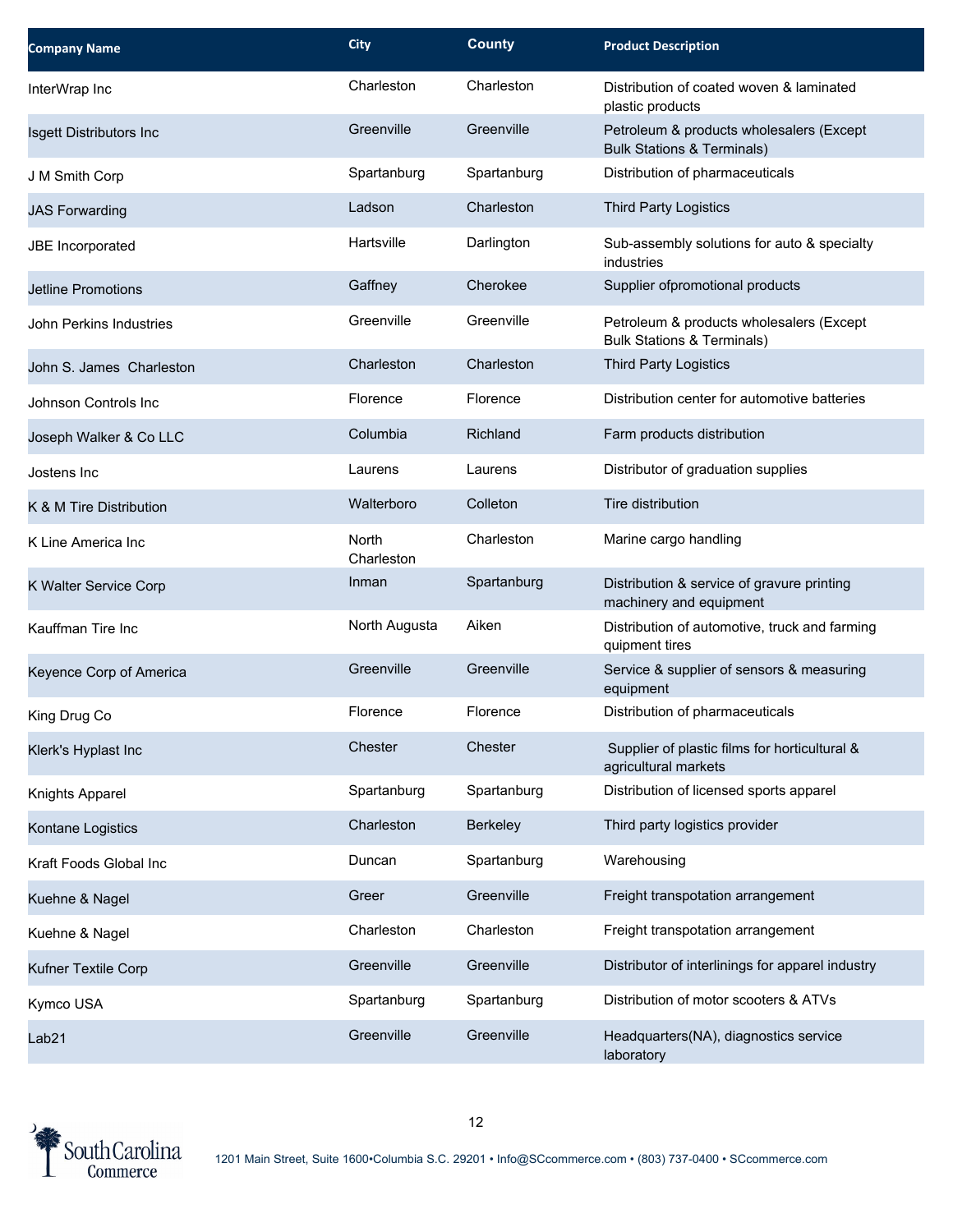| <b>Company Name</b>                 | <b>City</b>         | <b>County</b>   | <b>Product Description</b>                                                        |
|-------------------------------------|---------------------|-----------------|-----------------------------------------------------------------------------------|
| Lancaster                           | Spartanburg         | Spartanburg     | Headquarters, painting tools & accessories                                        |
| Lancer Textiles Incorporated        | Spartanburg         | Spartanburg     | Textile brokers, commodity & merchandise<br>warehouses                            |
| Lanxess Corp                        | Simpsonville        | Greenville      | Southeastern distribution center                                                  |
| Lauscha Fiber International         | Summerville         | Dorchester      | Manufactures glass microfiber                                                     |
| Le Creuset of America Inc           | Early Branch        | Hampton         | North American distribution center for<br>cookware                                |
| Le Ore USA, LLC                     | Mt. Pleasant        | Charleston      | Distribution center for Italian manf of inlaid<br>furniture, clocks & music boxes |
| Leader Pumps Inc                    | Ladson              | Charleston      | Pumps assembly & distribution                                                     |
| Legrand North America Inc           | <b>Fort Mill</b>    | York            | Distribution of electrical products                                               |
| Leschaco Inc                        | North<br>Charleston | Charleston      | Freight transportation arrangement                                                |
| <b>Liberty Logistics LLC</b>        | Greenwood           | Greenwood       | Procurement & complete logistics provider                                         |
| Linear LLC                          | Summerville         | Dorchester      | Electronics, security components, garage<br>door openers, mounts for speakers     |
| Luigi Bormioli Corp                 | <b>Barnwell</b>     | <b>Barnwell</b> | Distribution of fragrance bottles and<br>tableware                                |
| Lumax Lubrication Equipment         | Fort Mill           | York            | Distribution of lubrication equipment                                             |
| MacQuarie Cotton                    | Mt. Pleasant        | Charleston      | Distribution company                                                              |
| <b>Macsteel Service Centers USA</b> | Greenville          | Greenville      | Processing and distribution of aluminum &<br>stainless steel                      |
| <b>Maersk Distribution Services</b> | Ladson              | Berkeley        | Freight transportation arrangement                                                |
| Mahlo-America Inc                   | Spartanburg         | Spartanburg     | Supplier of measurement & control machinery                                       |
| Marine Terminals of SC Inc          | Huger               | <b>Berkeley</b> | Barge service supplier to Nucor Steel                                             |
| <b>Marley Engineered Products</b>   | Bennettsville       | Marlboro        | Heating & ventilation products                                                    |
| Marzoli International               | Spartanburg         | Spartanburg     | Distribution of textile machinery                                                 |
| <b>Master Precision Global</b>      | Duncan              | Spartanburg     | Manufacturer of plastic/electronic assemblies<br>& injection mold tooling         |
| Mayoruna Limited                    | Ladson              | Charleston      | Headquarters for international trading<br>company                                 |
| McNaughton Apparel Group Inc        | Goose Creek         | Berkeley        | Distribution of women's clothing                                                  |
| Mediterranean Shipping Co (USA) Inc | Mt. Pleasant        | Charleston      | Freight Transportation & arrangement                                              |
| Meiko America Inc                   | Timmonsville        | Florence        | Freight transportation arrangement                                                |
| <b>Merritt Veterinary Supplies</b>  | Columbia            | Richland        | Headquarters, suppliers to licensed<br>veterinarians                              |

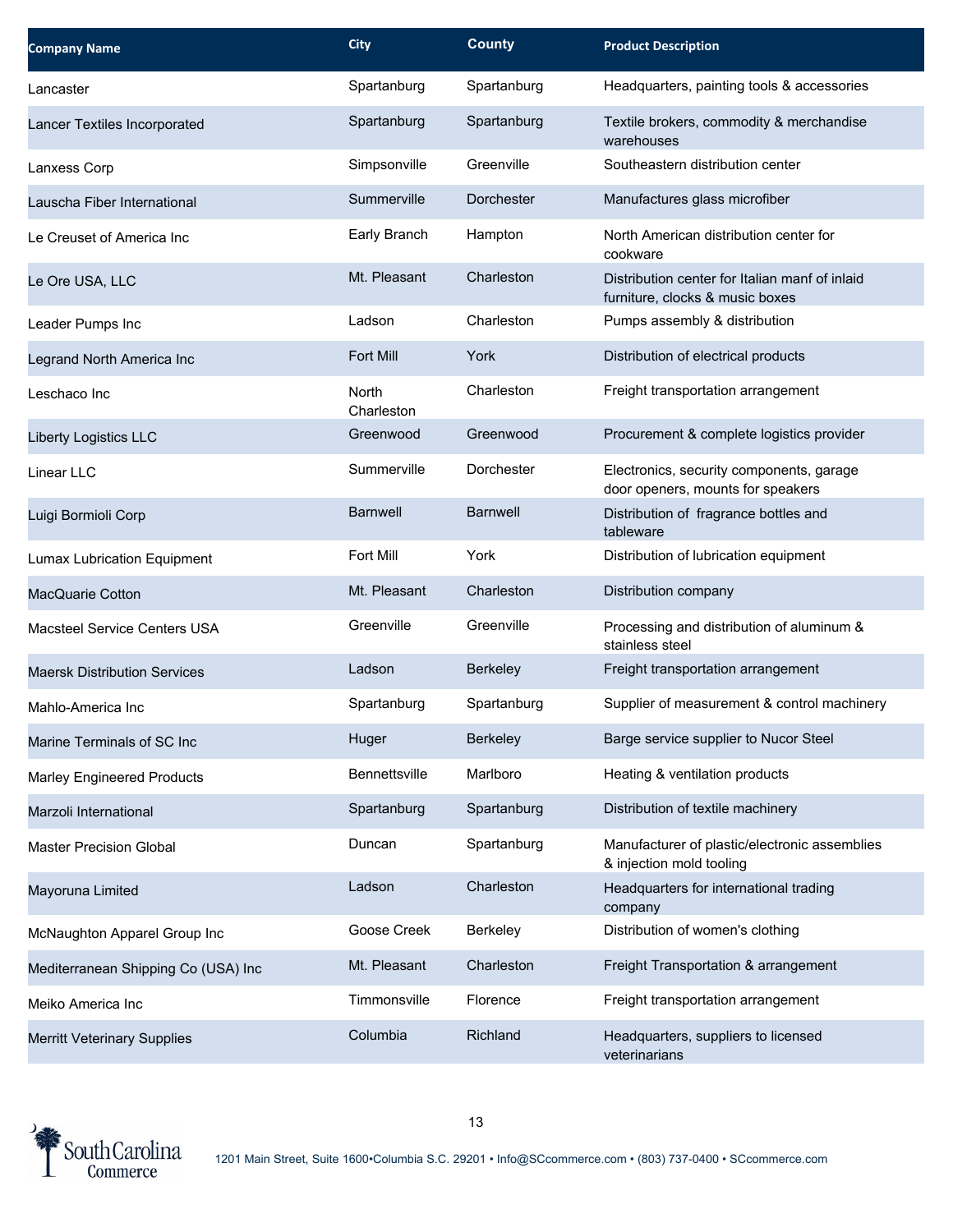| <b>Company Name</b>                              | <b>City</b>         | <b>County</b> | <b>Product Description</b>                                              |
|--------------------------------------------------|---------------------|---------------|-------------------------------------------------------------------------|
| Michelin Aircraft Tire Co                        | Greenville          | Greenville    | Headquarters (NA), aircraft tires                                       |
| Milliken & Co (Cedar Hill Plant)                 | Union               | Union         | Broadwoven fabric mill                                                  |
| Mol America Inc                                  | North<br>Charleston | Charleston    | Freight transportation arrangement                                      |
| Mol Logistics USA Inc                            | Greenwood           | Greenwood     | Freight transportation arrangement                                      |
| Molnlycke Health Care                            | Anderson            | Anderson      | Distribution of surgical gloves                                         |
| <b>Motion Industries</b>                         | Hanahan             | Charleston    | Distributor of industrial repair & replacement<br>parts                 |
| Moulton Logistics Management                     | Charleston          | Berkeley      | Logistics management services                                           |
| <b>MTU Detroit Diesel</b>                        | Graniteville        | Aiken         | Storing & distribution of diesel engines &<br>components                |
| Musicorp LLC                                     | Charleston          | Charleston    | Distribution of lighting, sound and musical<br>instru                   |
| Muzak LLC                                        | <b>Fort Mill</b>    | York          | Music & broadcasting services                                           |
| MVP Group International Inc                      | Charleston          | Berkeley      | Headquarters and international distribution of<br>candles and stoneware |
| N Y K Line Inc                                   | Charleston          | Charleston    | Freight transportation arrangement                                      |
| Namasco Corp                                     | Huger               | Berkeley      | Metal service wholesalers                                               |
| Neuenhauser Inc                                  | Greer               | Greenville    | Distribution of specialty machinery                                     |
| Newark                                           | Gaffney             | Cherokee      | Distribution of electronics                                             |
| News Group                                       | Columbia            | Richland      | Distribution of magazines & newspapers                                  |
| NiftyLift                                        | Greer               | Greenville    | Manufactures and distributes hydraulic work<br>platforms                |
| Nissan North America                             | Greenville          | Greenville    | Automobile & Other Motor Vehicle Merchant<br>Wholesalers                |
| Norco Equipment                                  | Columbia            | Richland      | Forestry & bioenergy equipment                                          |
| Norgenix Pharmaceuticals LLC                     | Spartanburg         | Spartanburg   | Developes & distributes specialty adult<br>pharmaceutical products      |
| Northern Tool & Equipment Distribution<br>Center | Fort Mill           | York          | Distribution of tools                                                   |
| Northstar Food Service                           | Greenville          | Greenville    | Food distribution                                                       |
| <b>NU AIR USA</b>                                | Rock Hill           | York          | Distribution & service of gas and air<br>compressors                    |
| Nu-Life Environmental Inc                        | Easley              | Pickens       | Supplier of refuse & recycling equipment                                |
| <b>NYK Logistics</b>                             | Duncan              | Spartanburg   | Return center for Wal-Mart, transportation<br>services                  |
| NYK Logistics Americas Inc                       | Charleston          | Berkeley      | Freight transportation arrangement                                      |

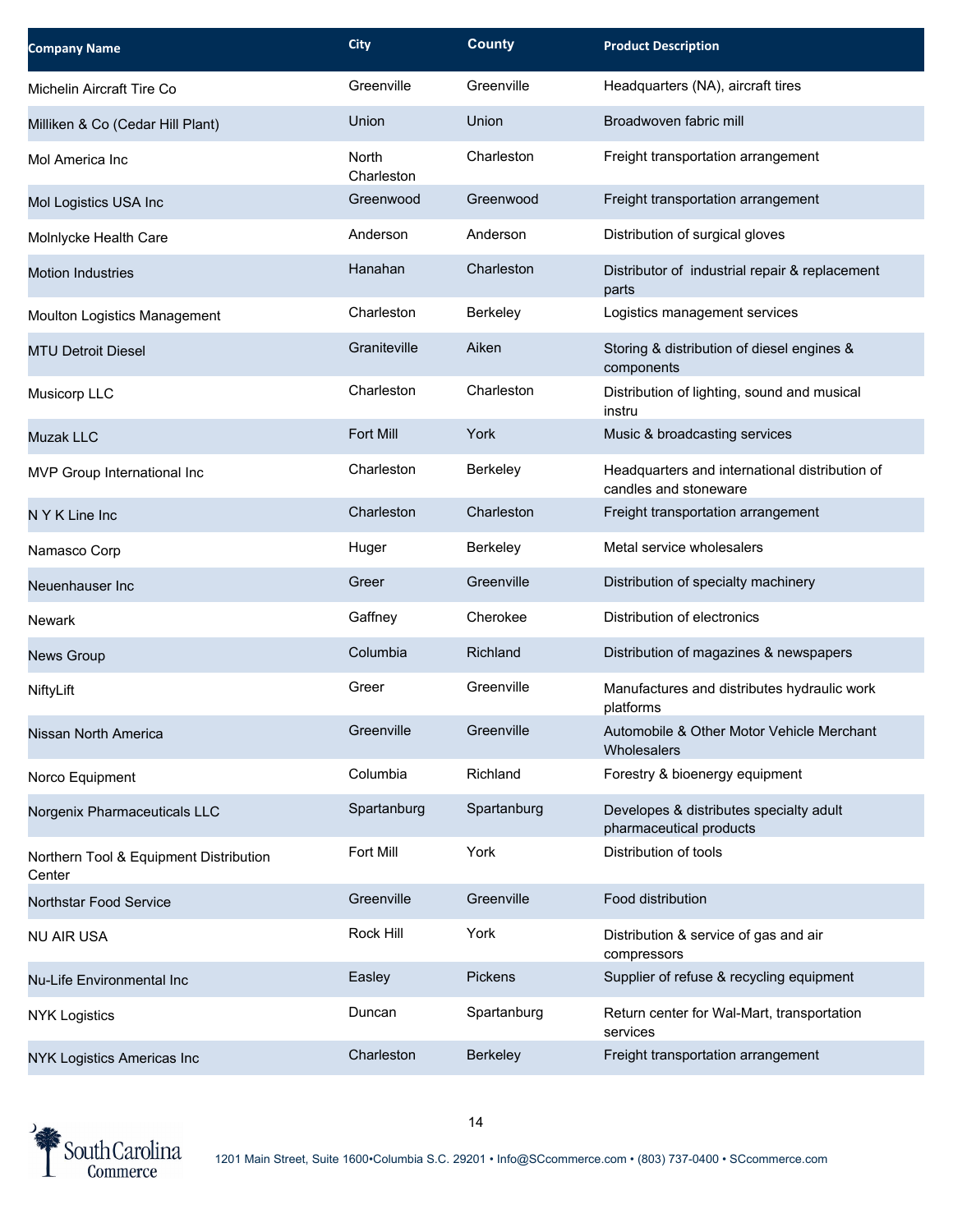| <b>Company Name</b>                 | <b>City</b>       | <b>County</b>   | <b>Product Description</b>                                 |
|-------------------------------------|-------------------|-----------------|------------------------------------------------------------|
| Odyssey Logistics & Technology Corp | Charleston        | Charleston      | Freight forwarding & customs house broker                  |
| <b>OneSeal</b>                      | Piedmont          | Greenville      | Distributor of high security seals & bolts                 |
| OOCL (USA) Inc                      | Charleston        | Berkeley        | Freight transportation arrangement                         |
| Orangeburg Coca Cola Bottling       | Orangeburg        | Orangeburg      | Coca-Cola Distribution                                     |
| P L Plastic Services LLC            | Florence          | Florence        | Industrial machinery and equipment                         |
| Palmetto State Armory               | Columbia          | Richland        | Firearms & accessories                                     |
| Panalpina Inc                       | Charleston        | Charleston      | Freight transportation arrangement                         |
| Panalpina Inc                       | Greenville        | Greenville      | Freight transportation arrangement                         |
| Parnell-Martin Co                   | Anderson          | Anderson        | Distribution of plumbing equipment                         |
| Parnell-Martin Co                   | Rock Hill         | York            | Distribution of plumbing equipment                         |
| Parts Exchange                      | Fort Mill         | York            | Sells new, rebuilt or overhauled aircraft<br>exhaust parts |
| Paso Sound Products Inc             | Charleston        | Charleston      | Communications equipment                                   |
| Patterson Dental Supply Inc         | Greenville        | Greenville      | <b>Wholesale Dental Supplies</b>                           |
| Patterson Dental Supply Inc         | Charleston        | Charleston      | <b>Wholesale Dental Supplies</b>                           |
| Patterson Dental Supply Inc         | Columbia          | Richland        | Wholesale Medical/Hospital Equipment                       |
| Patterson Dental Supply Inc         | Blythewood        | Richland        | <b>Wholesale Dental Supplies</b>                           |
| Pennington Crossarm Co              | <b>Holly Hill</b> | Orangeburg      | Distribution of crossarms                                  |
| PepsiCo                             | Bennettsville     | Marlboro        | <b>Soft Drinks</b>                                         |
| PepsiCo                             | Orangeburg        | Orangeburg      | <b>Soft Drinks</b>                                         |
| PepsiCo                             | Greer             | Greenville      | <b>Soft Drinks</b>                                         |
| PepsiCo                             | Florence          | Florence        | Soft Drinks                                                |
| PepsiCo                             | West Columbia     | Lexington       | Soft Drinks                                                |
| PepsiCo                             | Summerville       | Dorchester      | Soft Drinks                                                |
| PepsiCo                             | <b>Beaufort</b>   | <b>Beaufort</b> | <b>Soft Drinks</b>                                         |
| PepsiCo                             | Lancaster         | Lancaster       | Soft Drinks                                                |
| PepsiCo                             | Sumter            | Sumter          | Soft Drinks                                                |
| PepsiCo                             | Marion            | Marion          | Soft drink distribution                                    |
| PepsiCo                             | Greenville        | Greenville      | <b>Soft Drinks</b>                                         |

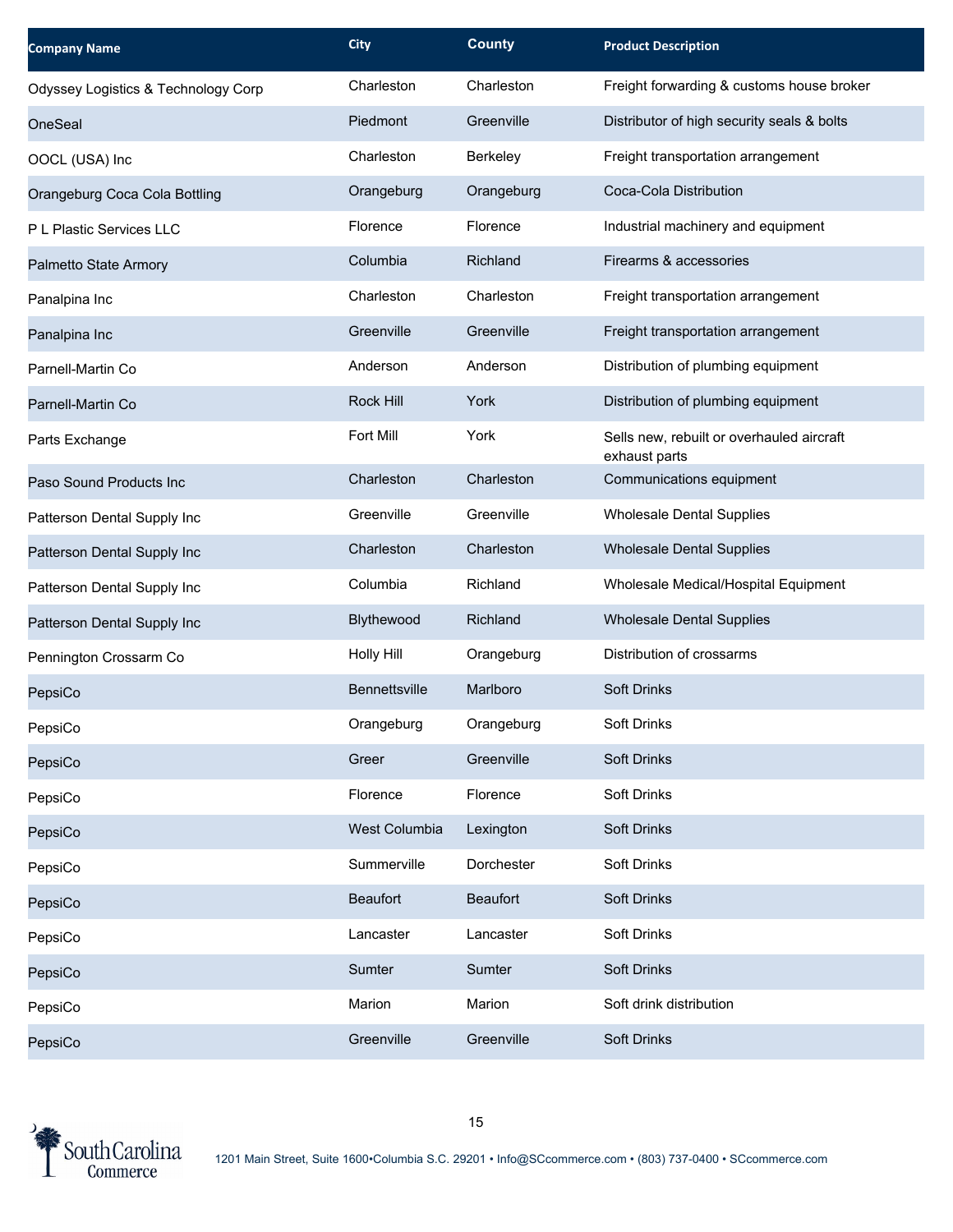| <b>Company Name</b>                   | <b>City</b>         | <b>County</b>   | <b>Product Description</b>                                                |
|---------------------------------------|---------------------|-----------------|---------------------------------------------------------------------------|
| PepsiCo                               | Columbia            | Richland        | Soft Drinks                                                               |
| PepsiCo                               | Spartanburg         | Spartanburg     | <b>Soft Drinks</b>                                                        |
| Perry Ellis International             | Seneca              | Oconee          | General Warehousing & Storage                                             |
| Pet Dairy                             | Spartanburg         | Spartanburg     | Ice Cream & Frozen Dessert Manufacturing                                  |
| Pet Dairy                             | Greenville          | Greenville      | Dairy Product (Except Dried Or Canned)<br><b>Merchant Wholesalers</b>     |
| Pet Dairy                             | Duncan              | Spartanburg     | Distribution of dairy products                                            |
| PFG Customized Distribution           | <b>Rock Hill</b>    | York            | Food distribution                                                         |
| Piedmont Coca-Cola Bottling           | Conway              | Horry           | Coca-Cola Distribution                                                    |
| <b>Piedmont Distribution Services</b> | Greenville          | Greenville      | General Warehousing & Storage                                             |
| Piggly Wiggly Carolina Co Inc         | North<br>Charleston | Charleston      | Grocery wholesaler/retailer HQ, distribution<br>center                    |
| PolyQuest                             | Darlington          | Darlington      | Manufacturer & distributor of PET resins                                  |
| Primesource Building Products Inc     | Columbia            | Richland        | Supplier of building materials                                            |
| Prologix                              | Fort Mill           | York            | Distribution of magazines & periodicals                                   |
| Prologix                              | Orangeburg          | Orangeburg      | Distribution of magazines & periodicals                                   |
| Prym Fashion Inc                      | Spartanburg         | Spartanburg     | Distribution of sewing & needlework products                              |
| <b>PSE</b>                            | Greenville          | Greenville      | Distribution of plastic, metal & glass<br>containers                      |
| PSM Fastener Corp                     | Newberry            | Newberry        | Distribution of fasteners                                                 |
| <b>Pulcra Chemicals LLC</b>           | <b>Rock Hill</b>    | York            | Textile & fiber processing chemicals                                      |
| Putumayo Charleston/Kayon Corp        | Charleston          | Charleston      | Headquarters, clothing distribution                                       |
| QSN (Quality Screw & Nut)             | Williston           | <b>Barnwell</b> | Fasteners, nuts & bolts                                                   |
| Quadco Inc                            | Lexington           | Lexington       | Metal fabrication of wood harvesting<br>equipment, service & distribution |
| Quoizel Inc                           | Goose Creek         | Berkeley        | Distribution of electrical lighting fixtures                              |
| <b>QVC Distribution Center</b>        | Florence            | Florence        | Distribution center for retailer                                          |
| R Stahl Inc                           | Charleston          | Charleston      | Industrial machinery and equipment                                        |
| Racewear Manufacturing                | Conway              | Horry           | Distribution of motorsports racewear & safety<br>apparel                  |
| Radici USA                            | Spartanburg         | Spartanburg     | Distribution of carpets                                                   |
| Ramapo Sales & Marketing              | North<br>Charleston | Charleston      | High-end machinery and supplies for the<br>glass and window industry      |

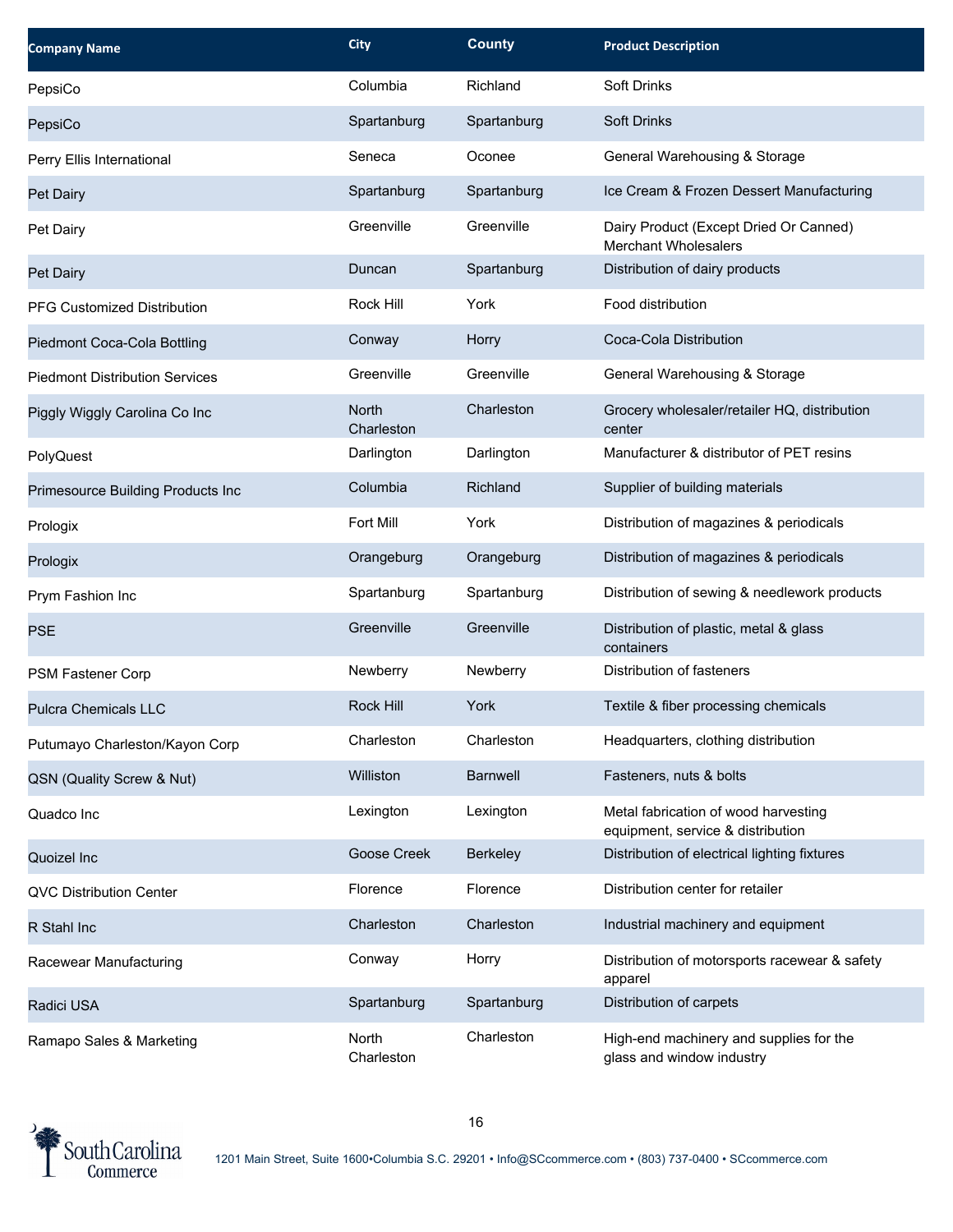| <b>Company Name</b>               | <b>City</b>          | <b>County</b>     | <b>Product Description</b>                                                          |
|-----------------------------------|----------------------|-------------------|-------------------------------------------------------------------------------------|
| Rangoni of Florence               | Charleston           | Charleston        | Shoe distribution and retail                                                        |
| <b>RBC Bearings</b>               | Bishopville          | Lee               | Eastern distribution center                                                         |
| <b>RC Cola Cheerwine</b>          | Greenville           | Greenville        | Soft Drink Manufacturing                                                            |
| Reebok International Ltd          | North<br>Charleston  | Charleston        | Distribution of athletic shoes                                                      |
| <b>Regal Logistics</b>            | Charleston           | Berkeley          | Third party logistics                                                               |
| Reliance Trading Corp of America  | <b>Bennettsville</b> | Marlboro          | Flower, Nursery Stock & Florists Supplies<br>Wholesalers                            |
| Renfro                            | Clinton              | Laurens           | Women's, Children's & Infants Clothing &<br><b>Accessories Merchant Wholesalers</b> |
| Republic National Distributing Co | West Columbia        | Lexington         | Wine & spirits distribution                                                         |
| <b>ResMed Corp</b>                | Duncan               | Spartanburg       | Treatment equipment for sleep & breathing<br>disorders                              |
| Revere Mills                      | Simpsonville         | Greenville        | Warehouse for Revere Mills towel distribution                                       |
| Richloom                          | Clinton              | Laurens           | <b>Furniture Stores</b>                                                             |
| Riso Inc                          | Columbia             | Richland          | Supplier of color copiers                                                           |
| Robert Bosch LLC                  | North<br>Charleston  | Dorchester        | General warehousing and storage                                                     |
| Rock Hill Coca-Cola Bottling      | Rock Hill            | York              | Coca-Cola distribution                                                              |
| Rogers & Brown Custom Brokers     | Charleston           | Charleston        | Freight Transportation Arrangement                                                  |
| Rogers & Brown North American     | Greer                | Greenville        | Freight Transportation Arrangement                                                  |
| Ross Stores Distribution Center   | Fort Mill            | York              | Distribution center for stores                                                      |
| <b>RR Donnelly Logistics</b>      | Lexington            | Lexington         | Delivery Service                                                                    |
| SABIC Polymershapes Inc           | Columbia             | Richland          | Wholesale plastic products                                                          |
| Saloni Ceramica                   | North<br>Charleston  | Charleston        | Ceramic tile warehousing/distribution                                               |
| Santa Fe Logistic Inc             | Greer                | Greenville        | Freight Transportation Arrangement                                                  |
| Schmolz & Bickenbach              | Greer                | Greenville        | Metal service center & distribution                                                 |
| Scienceuticals Inc                | Summerville          | <b>Dorchester</b> | Skin care and cosmetics products                                                    |
| Seaco Parts International Inc     | North<br>Charleston  | Charleston        | Supplier of replacement parts for marine<br>containers                              |
| Seasonal Industries               | <b>Holly Hill</b>    | Orangeburg        | Distributor of beach balls and other beach<br>items                                 |
| <b>Select Comfort</b>             | Irmo                 | Richland          | <b>Mattress Manufacturing</b>                                                       |
| Sentinel Holdings Inc             | Wando                | Berkeley          | Automotive glass distribution center                                                |

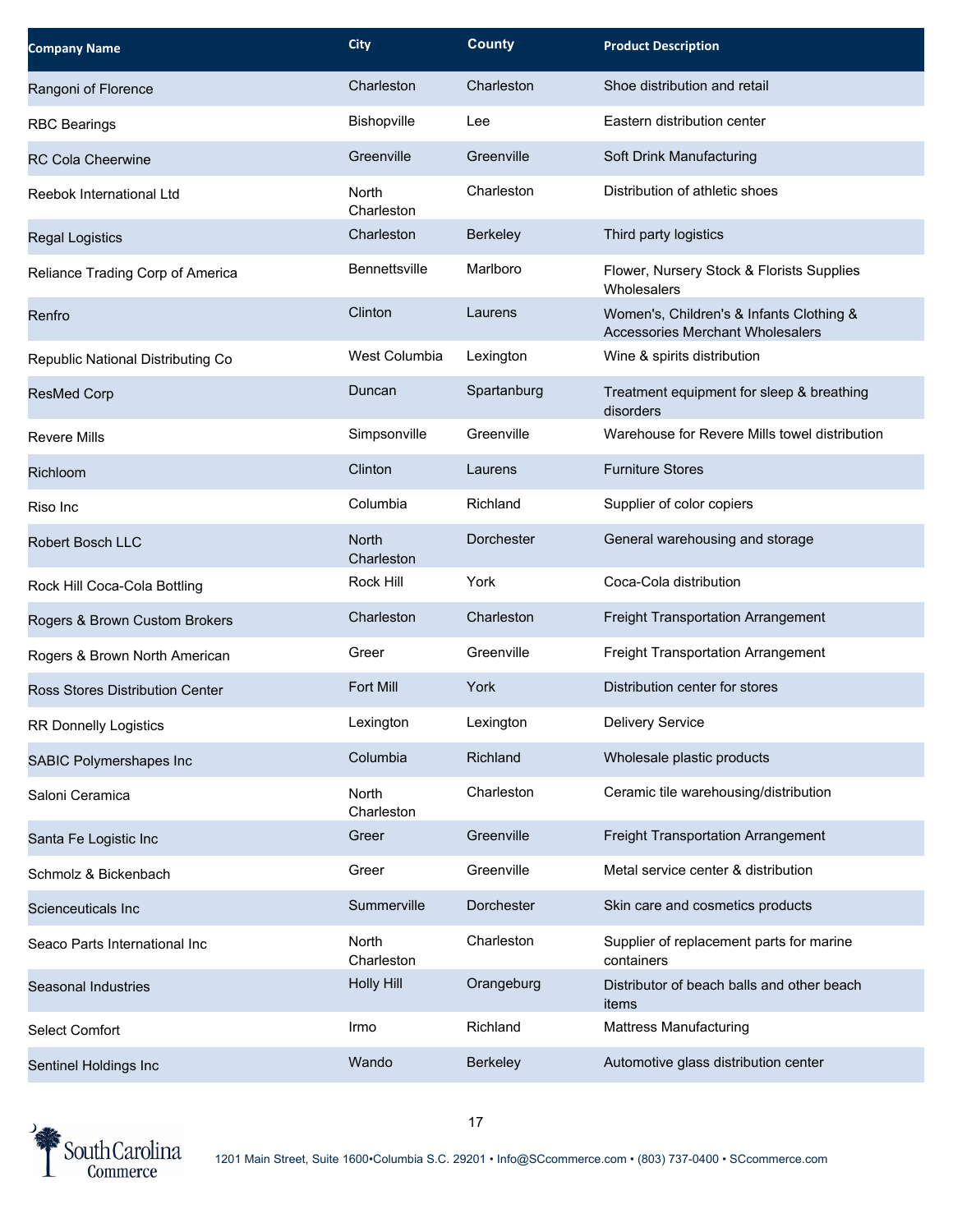| <b>Company Name</b>                   | <b>City</b>                | <b>County</b> | <b>Product Description</b>                                                |
|---------------------------------------|----------------------------|---------------|---------------------------------------------------------------------------|
| Shimano American Corp                 | Ladson                     | Berkeley      | Sporting and recreation goods                                             |
| Shipco Transport Inc                  | <b>North</b><br>Charleston | Charleston    | Freight transportation arrangement                                        |
| Sid Harvey Inc                        | Andrews                    | Georgetown    | Plumbing & Heating supplies wholesalers                                   |
| Sigma Products                        | Fort Mill                  | York          | Manufactures & distributes heat testing<br>products for US military       |
| Signature Companies                   | Fort Mill                  | York          | Distribution facility/transportation                                      |
| Silstar Corp of America               | <b>West Columbia</b>       | Lexington     | Sporting & recreational goods & supplies                                  |
| Sli Lighting Products Inc             | <b>Mullins</b>             | Marion        | Wholesale electrical lighting fittings &<br>accessories                   |
| South Atlantic Canners Inc            | Bishopville                | Lee           | Carbonated soft drinks & warehouse                                        |
| South East Express Inc                | Timmonsville               | Florence      | Special warehousing and storage                                           |
| Southeast Frozen Foods                | Gaston                     | Calhoun       | <b>Food Distribution</b>                                                  |
| Southeastern Freight Lines            | Lexington                  | Lexington     | <b>LTL Service</b>                                                        |
| Southeastern Warehousing Distribution | Spartanburg                | Spartanburg   | General Warehousing & Storage                                             |
| Southern Patio                        | Rowesville                 | Orangeburg    | Patio furniture distribution                                              |
| Southern Sales & Marketing            | Rowesville                 | Orangeburg    | Furniture                                                                 |
| Southern Tide                         | Greenville                 | Greenville    | Distribution of mens & boys clothing                                      |
| Southern Warehousing & Distribution   | Orangeburg                 | Orangeburg    | General Warehousing & Storage, plastic<br>pellets and polymers            |
| Southern Wine & Spirits of America    | Columbia                   | Richland      | Wine and distilled alcoholic beverages                                    |
| Springs Global US Inc                 | Lancaster                  | Lancaster     | Distribution of home textiles                                             |
| Springs Global US Inc                 | Fort Lawn                  | Chester       | Distribution of home textiles                                             |
| <b>SSL America Inc</b>                | Anderson                   | Anderson      | Distribution of personal care products                                    |
| <b>Starbucks Roasting Plant</b>       | Gaston                     | Calhoun       | Roasts and distributes coffee                                             |
| <b>State Farm Distribution Center</b> | Rock Hill                  | York          | Distribution of forms & supplies                                          |
| <b>Sterilite Corp</b>                 | Clinton                    | Laurens       | Manufactures plastic housewares &<br>containers                           |
| Stolzle Oberglas USA Inc              | <b>North</b><br>Charleston | Charleston    | Headquarters (North American) distribution of<br>crystal drinking glasses |
| Suminoe Textile of America Corp       | Gaffney                    | Cherokee      | Automotive Mat Division, shipping & receiving<br>services                 |
| Sunbelt Packaging LLC                 | York                       | York          | Distribution of packaging materials, industrial<br>supplies & thread      |
| Suncall America Inc                   | Greer                      | Greenville    | Distribution of fiber optic equipment                                     |

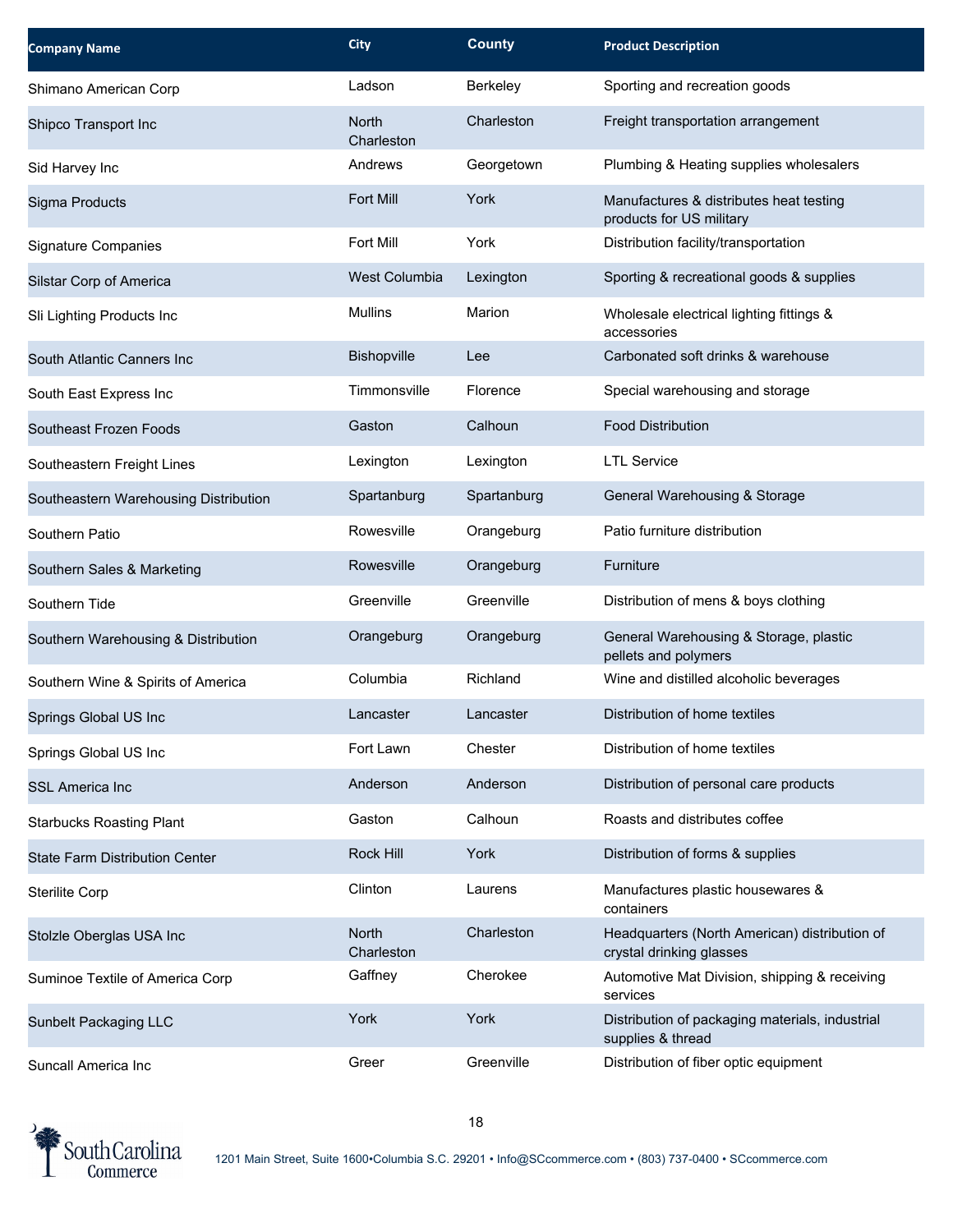| <b>Company Name</b>                           | <b>City</b>                | <b>County</b> | <b>Product Description</b>                                        |
|-----------------------------------------------|----------------------------|---------------|-------------------------------------------------------------------|
| Sunex International Inc                       | <b>Travelers Rest</b>      | Greenville    | Industrial Machinery and Equipment                                |
| <b>Sunland Distibution</b>                    | Greenville                 | Greenville    | Warehousing, packaging & logistics<br>management                  |
| <b>Super Duper</b>                            | Greenville                 | Greenville    | Mail order educational supplies                                   |
| Supermetal Southern                           | Catawba                    | York          | Structural steel fabrication                                      |
| Swavelle/Mill Creek Fabrics                   | Ladson                     | Charleston    | Upholstery & wall fabrics                                         |
| Swisslog                                      | Daniel Island              | Berkeley      | Supplier of mobile drug cabinets                                  |
| Sydney Harbour, Inc.                          | <b>North</b><br>Charleston | Charleston    | Leather goods distributor                                         |
| Sysco                                         | Columbia                   | Richland      | <b>Food Distribution</b>                                          |
| <b>Systems Material Handling</b>              | Duncan                     | Spartanburg   | Distribution of material handling equipment                       |
| <b>TAG/ICIB Services</b>                      | North<br>Charleston        | Charleston    | Cargo inspection                                                  |
| <b>Target Distribution Center</b>             | Lugoff                     | Kershaw       | <b>Retail Distribution</b>                                        |
| Taylor Made Golf Co Inc                       | Duncan                     | Spartanburg   | Golf apparel distribution center                                  |
| <b>TBC Corp</b>                               | Summerville                | Berkeley      | Automotive replacment tires                                       |
| Techtronic Industries (TTI) North America Inc | Anderson                   | Anderson      | Headquarters Power Tool Division; sales,<br>design & distribution |
| <b>TECO-Westinghouse Motor Co</b>             | Spartanburg                | Spartanburg   | Distribution of electrical apparatus                              |
| <b>Tele Consultants Inc</b>                   | <b>North</b><br>Charleston | Charleston    | Logistical support for Defense & Military                         |
| Thomas & Howard Co.                           | Columbia                   | Richland      | <b>Food Distribution</b>                                          |
| Thomas & Howard Co.                           | Wellford                   | Spartanburg   | <b>Food Distribution</b>                                          |
| Thrace-LINQ Inc                               | Summerville                | Dorchester    | Manufactures & distributes geosynthetic<br>fabrics                |
| <b>Timken Company</b>                         | Duncan                     | Spartanburg   | Service & distribution                                            |
| <b>Tire Centers LLC</b>                       | Duncan                     | Spartanburg   | Sale & service of tires & accessories                             |
| <b>TNT Fireworks</b>                          | Rowesville                 | Orangeburg    | Consumer fireworks distribution                                   |
| <b>TOMOS USA</b>                              | Greenville                 | Greenville    | Distribution of mopeds and dirt bikes                             |
| <b>Total Beverage Solution</b>                | Mt. Pleasant               | Charleston    | <b>Beverage Distribution</b>                                      |
| <b>Trelleborg Sealing Solutions Inc</b>       | North<br>Charleston        | Charleston    | Gaskets and sealing devices                                       |
| Tri Star Freight Fdwg                         | Hanahan                    | Berkeley      | Freight Transportation Arrangement                                |
| Trimac Transportation South Inc               | Wellford                   | Spartanburg   | Long distance trucking                                            |

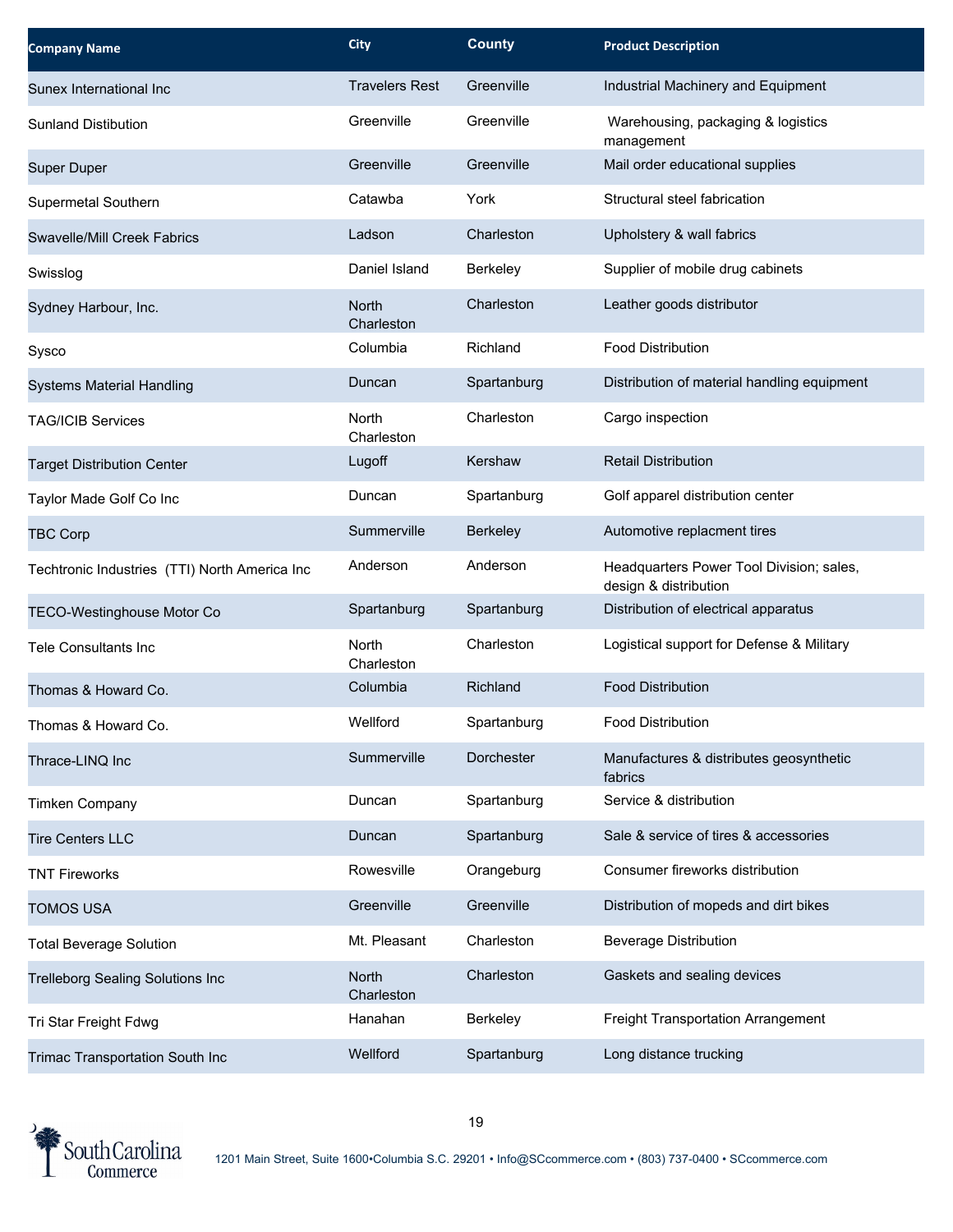| <b>Company Name</b>                     | <b>City</b>          | <b>County</b>   | <b>Product Description</b>                                     |
|-----------------------------------------|----------------------|-----------------|----------------------------------------------------------------|
| Triumph Apparel                         | Sumter               | Sumter          | Distribution of women's active & dance wear                    |
| Tupperware US Inc                       | Hemingway            | Williamsburg    | Distribution of plastic containers & products                  |
| <b>Tyndall Furniture</b>                | Fort Mill            | Lancaster       | Furniture distribution and retail outlet                       |
| Ultrafab                                | Greer                | Greenville      | Distribution of weatherstripping products                      |
| Unifirst Corp.                          | Sumter               | Sumter          | Uniform supplier                                               |
| Union Underwear Inc (Fruit of the Loom) | Summerville          | Berkeley        | International apparel manufacturer                             |
| Unique Industry Corp.                   | Piedmont             | Anderson        | Supplier of automotive parts                                   |
| Unitech Services Group                  | Snelling             | <b>Barnwell</b> | Radiological safety apparel services                           |
| United American Election Supply         | Blythewood           | Richland        | Election equipment & supplies                                  |
| United Interiors International          | John's Island        | Charleston      | Supplier of passenger seats & carpets for<br>aviation industry |
| <b>United Parcel Service</b>            | Greenwood            | Greenwood       | Air Freight/Cargo                                              |
| <b>United Parcel Service</b>            | <b>West Columbia</b> | Lexington       | Regional Air Hub                                               |
| <b>United Parcel Service</b>            | West Columbia        | Lexington       | <b>United Parcel Ground</b>                                    |
| <b>United Parcel Service</b>            | Florence             | Florence        | Air Freight/Cargo                                              |
| <b>United Parcel Service</b>            | North<br>Charleston  | Charleston      | Air Freight/Cargo                                              |
| <b>United Parcel Service</b>            | Greenville           | Greenville      | Air Freight/Cargo                                              |
| <b>United Parcel Service</b>            | Gaffney              | Cherokee        | Air Freight/Cargo                                              |
| Univar USA Inc                          | Spartanburg          | Spartanburg     | Distribution of industrial chemicals                           |
| Univar USA Inc                          | Greer                | Greenville      | Distribution of industrial chemicals                           |
| <b>Urban Outfitters</b>                 | Trenton              | Edgefield       | Clothing distribution, call center                             |
| US Foodservice Inc                      | Lexington            | Lexington       | General Line Grocery Merchant Wholesalers                      |
| US Foodservice Inc                      | Fort Mill            | York            | General Line Grocery Merchant Wholesalers                      |
| US Foodservice Inc                      | Conway               | Horry           | General Line Grocery Merchant Wholesalers                      |
| <b>UTC Overseas Inc</b>                 | Charleston           | Charleston      | Deep sea foreign transporation of freight                      |
| UTI Charleston                          | Mt. Pleasant         | Charleston      | Warehousing and storage                                        |
| <b>UTi Integrated Logistics</b>         | Columbia             | Richland        | Supply chain services & logistics                              |
| UTi Integrated Logistics Inc            | Gaston               | Lexington       | Warehousing and storage                                        |
| UTi Integrated Logistics Inc            | West Columbia        | Lexington       | Warehousing and storage                                        |

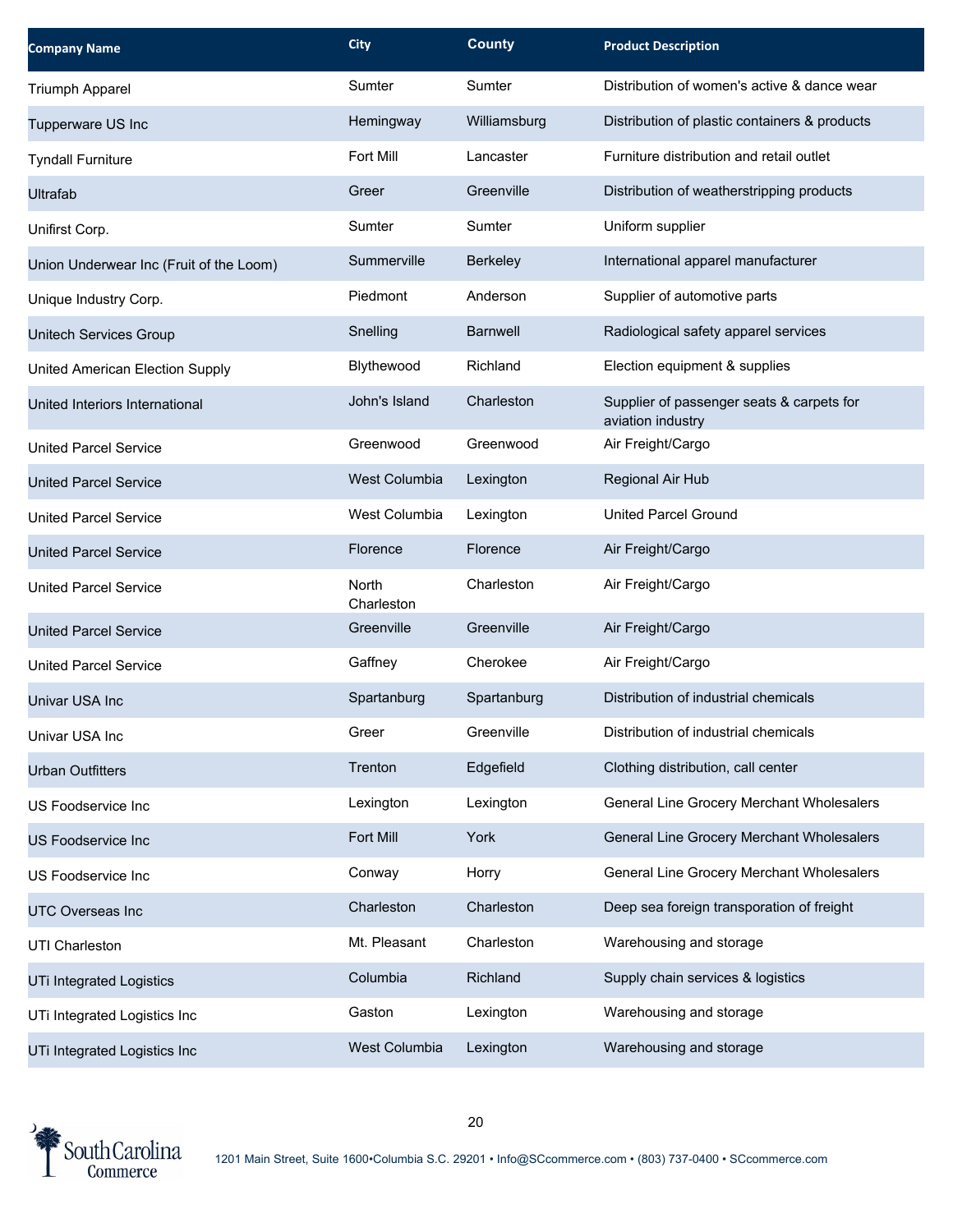| <b>Company Name</b>             | <b>City</b>                | <b>County</b>   | <b>Product Description</b>                                                |
|---------------------------------|----------------------------|-----------------|---------------------------------------------------------------------------|
| UTi Integrated Logistics Inc    | Moncks Corner              | Berkeley        | Warehousing and storage                                                   |
| UTi Integrated Logistics Inc    | <b>North</b><br>Charleston | <b>Berkeley</b> | Warehousing and storage                                                   |
| UTi Integrated Logistics Inc    | Duncan                     | Spartanburg     | Warehousing and storage                                                   |
| UTi Integrated Logistics Inc    | Ladson                     | <b>Berkeley</b> | Warehousing and storage                                                   |
| UTi Integrated Logistics Inc    | Greenville                 | Greenville      | Warehousing and storage                                                   |
| UTi Integrated Logistics Inc    | Charleston                 | Dorchester      | Warehousing and storage                                                   |
| UTi Integrated Logistics Inc    | Lugoff                     | Kershaw         | Warehousing and storage                                                   |
| UTi Integrated Logistics Inc    | Greenville                 | Greenville      | Warehousing and storage                                                   |
| UTi Integrated Logistics Inc    | Greenville                 | Greenville      | Warehousing and storage                                                   |
| UTi Integrated Logistics Inc    | Lugoff                     | Kershaw         | Warehousing and storage                                                   |
| UTI/Key Logistics               | Laurens                    | Laurens         | Logistics services                                                        |
| Valley Forge Flag Company       | <b>Moncks Corner</b>       | Berkeley        | Manufacturer and distributor of flags                                     |
| Van Smith Concrete Co           | Summerville                | Dorchester      | Concrete manufacturing                                                    |
| Varco Inc (dba item Southeast)  | Greenwood                  | Greenwood       | Supplier of t-slotted aluminum products                                   |
| Vendor's Supply Inc.            | Columbia                   | Richland        | Headquarters, distribution of vending machine<br>food products            |
| VersaCold                       | Piedmont                   | Greenville      | Refrigerated warehouse & storage                                          |
| VersaCold                       | Gaffney                    | Cherokee        | Refrigerated warehouse & storage                                          |
| W Lee Flowers Co                | Scranton                   | Florence        | General Line Grocery Merchant Wholesalers                                 |
| <b>Wabtec Passenger Transit</b> | Duncan                     | Spartanburg     | Locomotive & passenger transit components                                 |
| <b>Wal-Mart</b>                 | Pageland                   | Chesterfield    | General Warehousing & Storage                                             |
| Wal-Mart                        | Laurens                    | Laurens         | General Warehousing & Storage                                             |
| Walgreens Co                    | Williamston                | Anderson        | Distribution center for drug store                                        |
| Warehouse Services Inc          | Piedmont                   | Greenville      | Design, contruction & operation of distribution<br>& warehouse facilities |
| Weima America Inc               | Fort Mill                  | York            | Sale & service of shredding machines                                      |
| <b>Wesco Aircraft</b>           | North<br>Charleston        | Charleston      | Supplier of aircraft hardware                                             |
| West Marine Distribution Ctr    | Rock Hill                  | York            | Distribution of boating supplies                                          |
| Williams Scotsman Inc           | Irmo                       | Richland        | Supplier of mobile offices & modular buildings                            |
| Williams Scotsman Inc           | Summerville                | Dorchester      | Supplier of mobile offices & modular buildings                            |